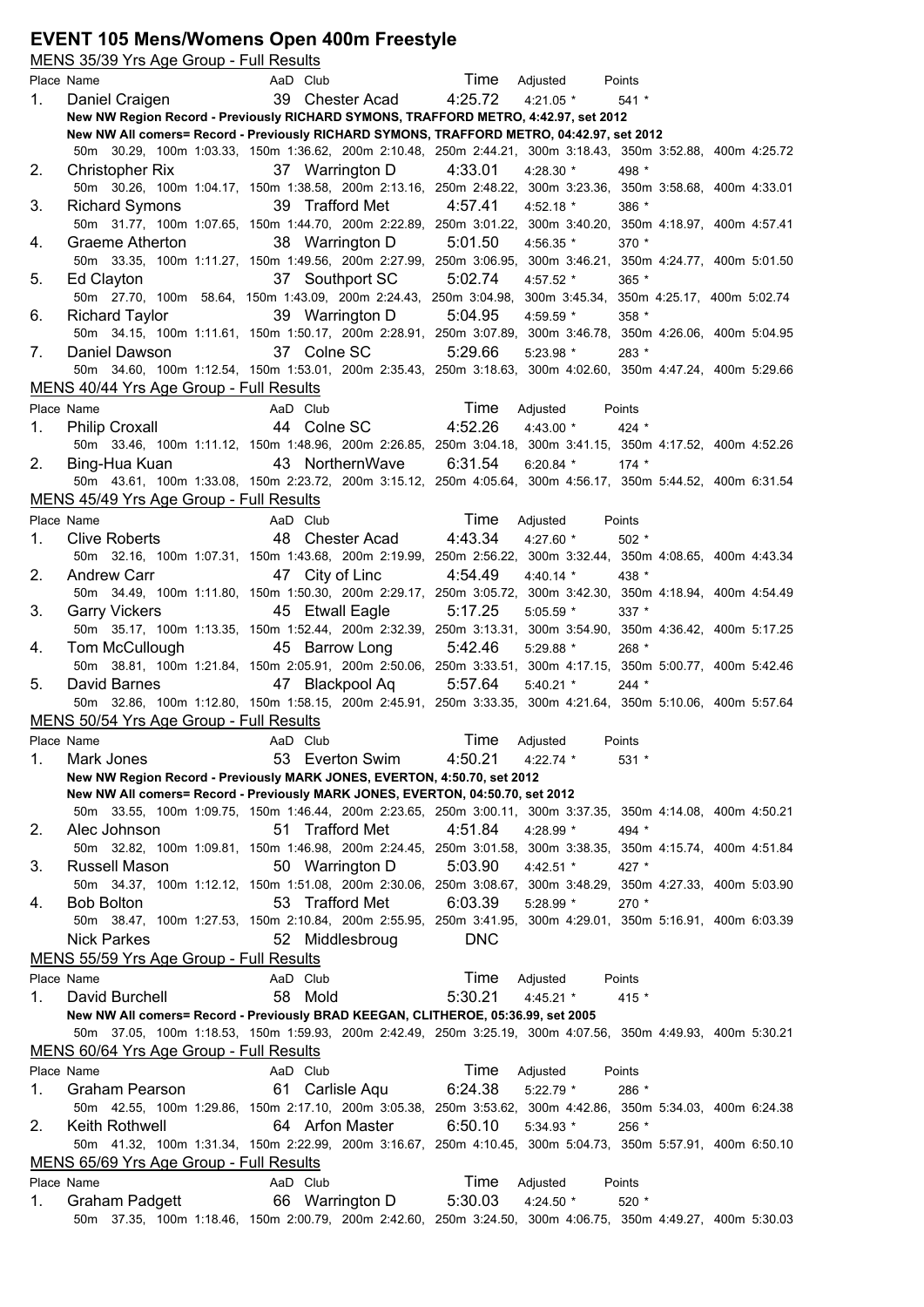|     | MENS 75/79 Yrs Age Group - Full Results                                                                     |          |                     |         |             |         |  |
|-----|-------------------------------------------------------------------------------------------------------------|----------|---------------------|---------|-------------|---------|--|
|     | Place Name                                                                                                  |          | AaD Club            | Time    | Adjusted    | Points  |  |
| 1.  | <b>Harry Barrow</b>                                                                                         | 75       | Borough of K        | 6:58.86 | $5:00.84$ * | $353*$  |  |
|     | New NW All comers= Record - Previously THOMAS WALKER, C OF CHESTER, 07:22.01, set 2012                      |          |                     |         |             |         |  |
|     | 50m 46.60, 100m 1:38.33, 150m 2:32.68, 200m 3:26.93, 250m 4:20.03, 300m 5:12.81, 350m 6:05.94, 400m 6:58.86 |          |                     |         |             |         |  |
| 2.  | John Anderson                                                                                               |          | 76 Trafford Met     | 8:23.08 | $5:55.11*$  | $215 *$ |  |
|     | 50m 56.53, 100m 2:01.41, 150m 3:09.22, 200m 4:15.09, 250m 5:19.30, 300m 6:22.65, 350m 7:24.00, 400m 8:23.08 |          |                     |         |             |         |  |
|     | <b>MENS Combined Result - Full Results</b>                                                                  |          |                     |         |             |         |  |
|     | Place Name                                                                                                  | AaD Club |                     | Time    | Adjusted    | Points  |  |
| 1.  | Daniel Craigen                                                                                              | 39       | Chester Acad        | 4:25.72 | $4:21.05*$  | $541 *$ |  |
| 2.  | Mark Jones                                                                                                  | 53       | <b>Everton Swim</b> | 4:50.21 | 4:22.74 *   | 531 *   |  |
| 3.  | <b>Graham Padgett</b>                                                                                       | 66       | Warrington D        | 5:30.03 | 4:24.50 *   | 520 *   |  |
| 4.  | <b>Clive Roberts</b>                                                                                        | 48       | <b>Chester Acad</b> | 4:43.34 | 4:27.60 *   | $502 *$ |  |
| 5.  | <b>Christopher Rix</b>                                                                                      | 37       | Warrington D        | 4:33.01 | 4:28.30 *   | 498 *   |  |
| 6.  | Alec Johnson                                                                                                | 51       | <b>Trafford Met</b> | 4:51.84 | 4:28.99 *   | 494 *   |  |
| 7.  | Andrew Carr                                                                                                 | 47       | City of Linc        | 4:54.49 | 4:40.14 $*$ | 438 *   |  |
| 8.  | Russell Mason                                                                                               | 50       | Warrington D        | 5:03.90 | 4:42.51 *   | 427 *   |  |
| 9.  | <b>Philip Croxall</b>                                                                                       | 44       | Colne SC            | 4:52.26 | 4:43.00 *   | 424 *   |  |
| 10. | David Burchell                                                                                              | 58       | Mold                | 5:30.21 | 4:45.21 *   | 415 *   |  |
| 11. | <b>Richard Symons</b>                                                                                       | 39       | <b>Trafford Met</b> | 4:57.41 | 4:52.18 $*$ | 386 *   |  |
| 12. | <b>Graeme Atherton</b>                                                                                      | 38       | Warrington D        | 5:01.50 | 4:56.35 *   | 370 *   |  |
| 13. | Ed Clayton                                                                                                  | 37       | Southport SC        | 5:02.74 | 4:57.52 *   | 365 *   |  |
| 14. | <b>Richard Taylor</b>                                                                                       | 39       | Warrington D        | 5:04.95 | 4:59.59 *   | 358 *   |  |
| 15. | <b>Harry Barrow</b>                                                                                         | 75       | Borough of K        | 6:58.86 | $5:00.84$ * | 353 *   |  |
| 16. | <b>Garry Vickers</b>                                                                                        | 45       | <b>Etwall Eagle</b> | 5:17.25 | 5:05.59 *   | 337 *   |  |
| 17. | <b>Graham Pearson</b>                                                                                       | 61       | Carlisle Aqu        | 6:24.38 | $5:22.79$ * | 286 *   |  |
| 18. | Daniel Dawson                                                                                               | 37       | Colne SC            | 5:29.66 | 5:23.98 *   | 283 *   |  |
| 19. | <b>Bob Bolton</b>                                                                                           | 53       | <b>Trafford Met</b> | 6:03.39 | 5:28.99 *   | 270 *   |  |
| 20. | Tom McCullough                                                                                              | 45       | <b>Barrow Long</b>  | 5:42.46 | 5:29.88 *   | 268 *   |  |
| 21. | Keith Rothwell                                                                                              |          | 64 Arfon Master     | 6:50.10 | 5:34.93 *   | 256 *   |  |
| 22. | David Barnes                                                                                                | 47       | <b>Blackpool Aq</b> | 5:57.64 | 5:40.21 *   | $244 *$ |  |
| 23. | John Anderson                                                                                               | 76       | <b>Trafford Met</b> | 8:23.08 | 5:55.11 *   | $215 *$ |  |
| 24. | Bing-Hua Kuan                                                                                               | 43       | NorthernWave        | 6:31.54 | 6:20.84 $*$ | $174 *$ |  |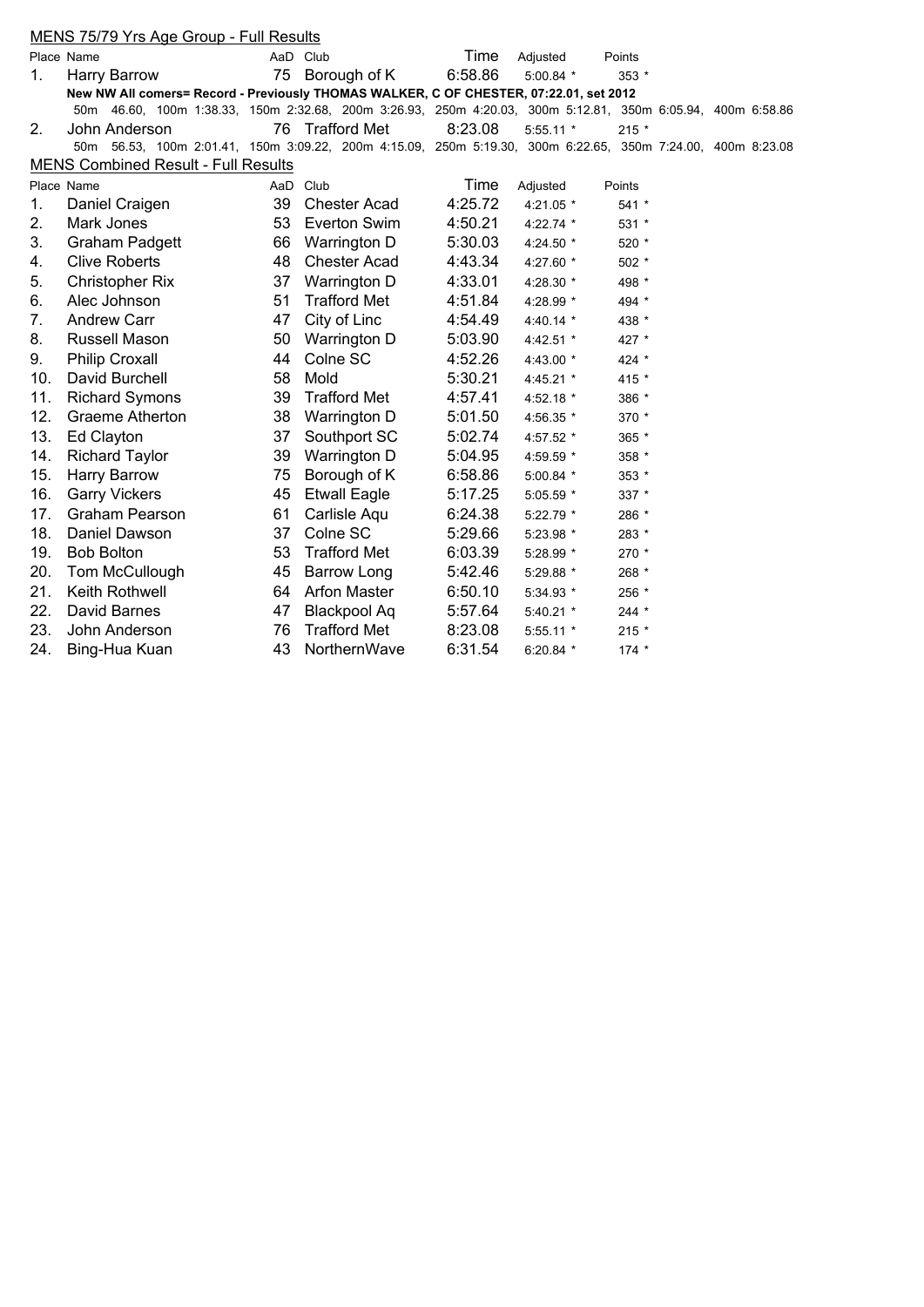|            | <b>EVENT 105 Mens/Womens Open 400m Freestyle</b><br>WOMENS 18/24 Yrs Age Group - Full Results               |    |                         |            |             |           |  |  |
|------------|-------------------------------------------------------------------------------------------------------------|----|-------------------------|------------|-------------|-----------|--|--|
|            | Place Name                                                                                                  |    | AaD Club                | Time       | Adjusted    | Points    |  |  |
| 1.         | Rachael Gorman                                                                                              |    | 22 Trafford Met         | 5:11.46    | $5:12.42*$  | 425 *     |  |  |
|            | 50m 35.40, 100m 1:14.26, 150m 1:53.94, 200m 2:33.47, 250m 3:12.27, 300m 3:51.70, 350m 4:31.92, 400m 5:11.46 |    |                         |            |             |           |  |  |
|            | WOMENS 25/29 Yrs Age Group - Full Results                                                                   |    |                         |            |             |           |  |  |
| Place Name |                                                                                                             |    | AaD Club                | Time       | Adjusted    | Points    |  |  |
|            | Laura Bowden                                                                                                |    | 26 Trafford Met         | <b>DNC</b> |             |           |  |  |
|            | WOMENS 30/34 Yrs Age Group - Full Results                                                                   |    |                         |            |             |           |  |  |
| Place Name |                                                                                                             |    | AaD Club                | Time       | Adjusted    | Points    |  |  |
| 1.         | <b>Helen Whittle</b>                                                                                        | 32 | Blackpool Aq            | 5:26.55    | $5:23.61$ * | 382 *     |  |  |
|            | 50m 35.52, 100m 1:14.54, 150m 1:55.31, 200m 2:36.82, 250m 3:18.80, 300m 4:01.28, 350m 4:44.24, 400m 5:26.55 |    |                         |            |             |           |  |  |
|            | Rebecca Holland                                                                                             |    | 33 Chester Acad         | <b>DNC</b> |             |           |  |  |
|            | WOMENS 35/39 Yrs Age Group - Full Results                                                                   |    |                         |            |             |           |  |  |
| Place Name |                                                                                                             |    | AaD Club                | Time       | Adjusted    | Points    |  |  |
| 1.         | Lisa Stansbie                                                                                               |    | 39 Etwall Eagle         | 6:16.83    | $6:12.83$ * | $250 *$   |  |  |
|            | 50m 40.59, 100m 1:26.10, 150m 2:14.28, 200m 3:03.40, 250m 3:52.92, 300m 4:41.27, 350m 5:29.24, 400m 6:16.83 |    |                         |            |             |           |  |  |
|            | <b>WOMENS 40/44 Yrs Age Group - Full Results</b>                                                            |    |                         |            |             |           |  |  |
| Place Name |                                                                                                             |    | AaD Club                | Time       | Adjusted    | Points    |  |  |
| 1.         | Sarah Adams                                                                                                 |    | 40 Basingstoke          | 4:59.84    | 4:56.22 *   | 498 *     |  |  |
|            | New NW All comers= Record - Previously KAREN DRIVER, COLNE, 05:03.04, set 2011                              |    |                         |            |             |           |  |  |
|            | 50m 34.05, 100m 1:11.22, 150m 1:49.37, 200m 2:27.77, 250m 3:06.27, 300m 3:44.17, 350m 4:22.43, 400m 4:59.84 |    |                         |            |             |           |  |  |
| 2.         | <b>Karen Driver</b>                                                                                         |    | 42 Colne SC             | 5:02.35    | 4:57.39 *   | 492 *     |  |  |
|            | New NW Region Record - Previously KAREN DRIVER, COLNE, 5:03.04, set 2011                                    |    |                         |            |             |           |  |  |
|            | 50m 35.50, 100m 1:13.24, 150m 1:51.25, 200m 2:29.85, 250m 3:08.26, 300m 3:46.58, 350m 4:24.82, 400m 5:02.35 |    |                         |            |             |           |  |  |
| 3.         | Deborah Tuck                                                                                                |    | 43 Cleethorpes          | 5:05.29    | 4:59.38 $*$ | 483 *     |  |  |
|            | 50m 34.10, 100m 1:11.46, 150m 1:49.25, 200m 2:27.84, 250m 3:06.51, 300m 3:46.10, 350m 4:25.94, 400m 5:05.29 |    |                         |            |             |           |  |  |
|            | <b>WOMENS 45/49 Yrs Age Group - Full Results</b>                                                            |    |                         |            |             |           |  |  |
| Place Name |                                                                                                             |    | AaD Club                | Time       | Adjusted    | Points    |  |  |
| 1.         | Lynne Dawson                                                                                                |    | 46 Chapeltown S 6:01.55 |            | $5:50.12$ * | $302 *$   |  |  |
|            | 50m 38.95, 100m 1:23.30, 150m 2:09.41, 200m 2:56.40, 250m 3:43.02, 300m 4:29.98, 350m 5:16.64, 400m 6:01.55 |    |                         |            |             |           |  |  |
| 2.         | <b>Becky Kirby</b>                                                                                          |    | 46 Trafford Met         | 6:07.90    | $5:56.27$ * | 286 *     |  |  |
|            | 50m 40.41, 100m 1:25.84, 150m 2:12.65, 200m 3:00.22, 250m 3:47.37, 300m 4:34.71, 350m 5:22.50, 400m 6:07.90 |    |                         |            |             |           |  |  |
|            | <b>WOMENS 50/54 Yrs Age Group - Full Results</b>                                                            |    |                         |            |             |           |  |  |
| Place Name |                                                                                                             |    | AaD Club                | Time       | Adjusted    | Points    |  |  |
| 1.         | <b>Judy Hattle</b>                                                                                          |    | 53 Carlisle Aqu         | 5:15.74    | 4:50.77 *   | $527$ $*$ |  |  |
|            | 50m 35.98, 100m 1:15.50, 150m 1:56.16, 200m 2:36.83, 250m 3:17.05, 300m 3:56.90, 350m 4:37.17, 400m 5:15.74 |    |                         |            |             |           |  |  |
| 2.         | <b>Frances West</b>                                                                                         |    | 52 Macclesfield         | 6:01.58    | 5:35.96 *   | $341 *$   |  |  |
|            | 50m 39.46, 100m 1:22.63, 150m 2:07.71, 200m 2:53.91, 250m 3:40.39, 300m 4:27.10, 350m 5:14.70, 400m 6:01.58 |    |                         |            |             |           |  |  |
|            | Barbara Holmes                                                                                              |    | 54 Blackpool Aq         | <b>DNC</b> |             |           |  |  |
|            | <b>WOMENS 65/69 Yrs Age Group - Full Results</b>                                                            |    |                         |            |             |           |  |  |
|            | Place Name                                                                                                  |    | AaD Club                | Time       | Adjusted    | Points    |  |  |
| 1.         | Rachel Barton                                                                                               |    | 65 Trafford Met         | 5:52.51    | $4:41.74*$  | 579 *     |  |  |
|            | New British Record - Previously Linda ASHMORE, WEYPORT MASTERS SC, 05:59.84, set 27-Oct-12                  |    |                         |            |             |           |  |  |
|            | New NW Region Record - Previously DOREEN GORDON, SOUTHPORT, 7:17.47, set 2012                               |    |                         |            |             |           |  |  |
|            | New NW All comers= Record - Previously BRENDA WALKER, CITY OF CHESTER, 06:53.36, set 2005                   |    |                         |            |             |           |  |  |
|            | 50m 41.20, 100m 1:25.49, 150m 2:10.63, 200m 2:55.74, 250m 3:40.66, 300m 4:25.70, 350m 5:09.97, 400m 5:52.51 |    |                         |            |             |           |  |  |
|            | <b>WOMENS Combined Result - Full Results</b>                                                                |    |                         |            |             |           |  |  |
| Place Name |                                                                                                             |    | AaD Club                | Time       | Adjusted    | Points    |  |  |
| 1.         | Rachel Barton                                                                                               | 65 | <b>Trafford Met</b>     | 5:52.51    | 4:41.74 *   | 579 *     |  |  |
| 2.         | <b>Judy Hattle</b>                                                                                          | 53 | Carlisle Aqu            | 5:15.74    | 4:50.77 *   | $527 *$   |  |  |
| 3.         | Sarah Adams                                                                                                 | 40 | Basingstoke             | 4:59.84    | 4:56.22 *   | 498 *     |  |  |
| 4.         | Karen Driver                                                                                                | 42 | Colne SC                | 5:02.35    | 4:57.39 *   | 492 *     |  |  |
| 5.         | Deborah Tuck                                                                                                | 43 | Cleethorpes             | 5:05.29    | 4:59.38 *   | 483 *     |  |  |
| 6.         | Rachael Gorman                                                                                              | 22 | <b>Trafford Met</b>     | 5:11.46    | $5:12.42$ * | 425 *     |  |  |
| 7.         | <b>Helen Whittle</b>                                                                                        | 32 | <b>Blackpool Aq</b>     | 5:26.55    | $5:23.61$ * | 382 *     |  |  |
| 8.         | <b>Frances West</b>                                                                                         | 52 | Macclesfield            | 6:01.58    | 5:35.96 *   | $341 *$   |  |  |
| 9.         | Lynne Dawson                                                                                                | 46 | Chapeltown S            | 6:01.55    | 5:50.12 *   | $302 *$   |  |  |
| 10.        | <b>Becky Kirby</b>                                                                                          | 46 | <b>Trafford Met</b>     | 6:07.90    | 5:56.27 *   | 286 *     |  |  |
| 11.        | Lisa Stansbie                                                                                               | 39 | <b>Etwall Eagle</b>     | 6:16.83    | 6:12.83 $*$ | 250 *     |  |  |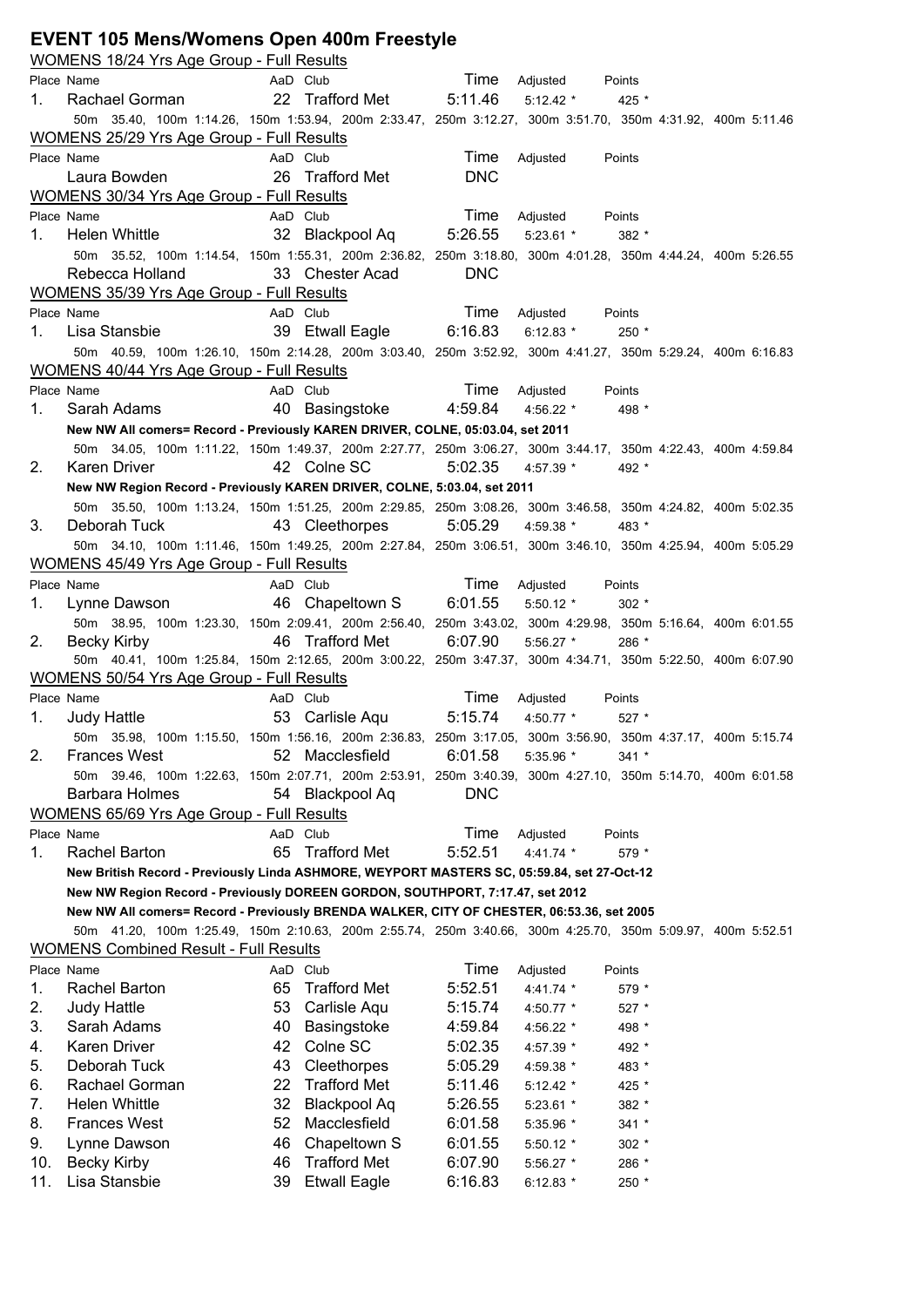### **EVENT 205 Mens/Womens Open 800m Freestyle**

|    | MENS 45/49 Yrs Age Group - Full Results                                                  |    |                          |          |               |                                                                                                                                                                                                                                  |
|----|------------------------------------------------------------------------------------------|----|--------------------------|----------|---------------|----------------------------------------------------------------------------------------------------------------------------------------------------------------------------------------------------------------------------------|
|    | Place Name                                                                               |    | AaD Club                 |          | Time Adjusted | Points                                                                                                                                                                                                                           |
| 1. | Clive Roberts                                                                            |    | 48 Chester Acad          | 9:55.22  | $9:20.08$ *   | 496 *                                                                                                                                                                                                                            |
|    |                                                                                          |    |                          |          |               | 50m 34.31, 100m 1:10.94, 150m 1:48.90, 200m 2:26.46, 250m 3:04.23, 300m 3:42.14, 350m 4:20.35, 400m 4:58.50                                                                                                                      |
|    |                                                                                          |    |                          |          |               | 450m 5:36.25, 500m 6:14.33, 550m 6:52.12, 600m 7:29.30, 650m 8:06.22, 700m 8:43.36, 750m 9:20.39, 800m 9:55.22                                                                                                                   |
| 2. | <b>Andrew Carr</b>                                                                       |    | 47 City of Linc          | 10:11.68 | $9:39.21$ *   | 448 *                                                                                                                                                                                                                            |
|    |                                                                                          |    |                          |          |               | 50m 34.71, 100m 1:11.82, 150m 1:49.96, 200m 2:28.49, 250m 3:07.47, 300m 3:46.62, 350m 4:25.68, 400m 5:05.11                                                                                                                      |
|    |                                                                                          |    |                          |          |               | 450m 5:44.20, 500m 6:23.69, 550m 7:02.98, 600m 7:42.17, 650m 8:20.16, 700m 8:57.88, 750m 9:35.36, 800m 10:11.68                                                                                                                  |
|    | MENS 50/54 Yrs Age Group - Full Results                                                  |    |                          |          |               |                                                                                                                                                                                                                                  |
|    | Place Name                                                                               |    | AaD Club                 | Time     | Adjusted      | Points                                                                                                                                                                                                                           |
| 1. | Mark Jones                                                                               |    | 53 Everton Swim          | 10:01.13 | $9:04.81$ *   | 539 *                                                                                                                                                                                                                            |
|    |                                                                                          |    |                          |          |               | 50m 34.44, 100m 1:11.39, 150m 1:48.94, 200m 2:26.60, 250m 3:04.23, 300m 3:42.14, 350m 4:20.16, 400m 4:58.49                                                                                                                      |
|    |                                                                                          |    |                          |          |               | 450m 5:36.52, 500m 6:14.74, 550m 6:53.24, 600m 7:31.63, 650m 8:09.04, 700m 8:47.37, 750m 9:25.13, 800m 10:01.13                                                                                                                  |
|    | MENS 55/59 Yrs Age Group - Full Results                                                  |    |                          |          |               |                                                                                                                                                                                                                                  |
|    | Place Name                                                                               |    | AaD Club                 | Time     | Adjusted      | Points                                                                                                                                                                                                                           |
| 1. | David Randall                                                                            |    | 59 Trafford Met 11:52.18 |          | 10:12.00 *    | 380 *                                                                                                                                                                                                                            |
|    |                                                                                          |    |                          |          |               | 50m 39.41, 100m 1:23.37, 150m 2:08.96, 200m 2:54.53, 250m 3:39.56, 300m 4:24.85, 350m 5:09.88, 400m 5:54.94<br>450m 6:40.13, 500m 7:25.53, 550m 8:10.71, 600m 8:54.90, 650m 9:39.14, 700m 10:23.79, 750m 11:08.25, 800m 11:52.18 |
|    | MENS 60/64 Yrs Age Group - Full Results                                                  |    |                          |          |               |                                                                                                                                                                                                                                  |
|    | Place Name                                                                               |    | AaD Club                 | Time     | Adjusted      | Points                                                                                                                                                                                                                           |
| 1. | Keith Rothwell                                                                           |    | 64 Arfon Master          | 14:10.99 | 11:36.94 *    | $257 *$                                                                                                                                                                                                                          |
|    |                                                                                          |    |                          |          |               | 50m 44.94, 100m 1:36.42, 150m 2:30.64, 200m 3:24.34, 250m 4:18.21, 300m 5:12.39, 350m 6:05.87, 400m 6:59.27                                                                                                                      |
|    |                                                                                          |    |                          |          |               | 450m 7:52.48, 500m 8:46.65, 550m 9:40.57, 600m 10:34.53, 650m 11:28.99, 700m 12:23.83, 750m 13:18.45, 800m 14:10.99                                                                                                              |
|    | MENS 65/69 Yrs Age Group - Full Results                                                  |    |                          |          |               |                                                                                                                                                                                                                                  |
|    | Place Name                                                                               |    | AaD Club                 | Time     | Adjusted      | Points                                                                                                                                                                                                                           |
| 1. | Graham Padgett                                                                           |    | 66 Warrington D 11:07.51 |          | $8:55.58$ *   | 567 *                                                                                                                                                                                                                            |
|    |                                                                                          |    |                          |          |               | 50m 38.96, 100m 1:20.49, 150m 2:02.53, 200m 2:44.74, 250m 3:27.18, 300m 4:09.19, 350m 4:51.51, 400m 5:33.18                                                                                                                      |
|    |                                                                                          |    |                          |          |               | 450m 6:14.81, 500m 6:56.61, 550m 7:38.50, 600m 8:21.11, 650m 9:03.21, 700m 9:45.33, 750m 10:27.56, 800m 11:07.51                                                                                                                 |
|    | MENS 75/79 Yrs Age Group - Full Results                                                  |    |                          |          |               |                                                                                                                                                                                                                                  |
|    | Place Name                                                                               |    | AaD Club                 | Time     | Adjusted      | Points                                                                                                                                                                                                                           |
| 1. | Harry Barrow                                                                             |    | 75 Borough of K 14:22.85 |          | $10:16.05$ *  | $372*$                                                                                                                                                                                                                           |
|    | New NW All comers= Record - Previously JOHN ANDERSON, TRAFFORD METRO, 16:49.34, set 2012 |    |                          |          |               |                                                                                                                                                                                                                                  |
|    |                                                                                          |    |                          |          |               | 50m 50.01, 100m 1:46.53, 150m 2:43.98, 200m 3:40.07, 250m 4:34.79, 300m 5:28.62, 350m 6:22.77, 400m 7:17.13                                                                                                                      |
|    |                                                                                          |    |                          |          |               | 450m 8:11.55, 500m 9:05.31, 550m 9:59.22, 600m 10:53.36, 650m 11:47.69, 700m 12:40.98, 750m 13:33.38, 800m 14:22.85                                                                                                              |
|    | MENS 85/89 Yrs Age Group - Full Results                                                  |    |                          |          |               |                                                                                                                                                                                                                                  |
|    | Place Name                                                                               |    | AaD Club                 | Time     | Adjusted      | Points                                                                                                                                                                                                                           |
| 1. | Ted Hoy                                                                                  |    | 85 Shrewsbury S 17:00.19 |          | $9:29.03$ *   | 473 *                                                                                                                                                                                                                            |
|    | New British Record - Previously Harold DODD, TRAFFORD MET, 17:36.39, set 31-Oct-04       |    |                          |          |               |                                                                                                                                                                                                                                  |
|    | New NW All comers= Record - Previously unclaimed                                         |    |                          |          |               |                                                                                                                                                                                                                                  |
|    |                                                                                          |    |                          |          |               | 50m 55.27, 100m 1:56.48, 150m 2:59.70, 200m 4:04.79, 250m 5:10.21, 300m 6:16.58, 350m 7:20.27, 400m 8:25.04                                                                                                                      |
|    |                                                                                          |    |                          |          |               | 450m 9:28.91, 500m 10:34.10, 550m 11:39.72, 600m 12:43.94, 650m 13:48.58, 700m 14:53.25, 750m 15:57.76, 800m 17:00.19                                                                                                            |
|    | <b>MENS Combined Result - Full Results</b>                                               |    |                          |          |               |                                                                                                                                                                                                                                  |
|    | Place Name                                                                               |    | AaD Club                 | Time     | Adjusted      | Points                                                                                                                                                                                                                           |
| 1  | <b>Graham Padgett</b>                                                                    | 66 | Warrington D             | 11:07.51 | 8:55.58 *     | 567 *                                                                                                                                                                                                                            |
| 2  | Mark Jones                                                                               | 53 | <b>Everton Swim</b>      | 10:01.13 | $9:04.81$ *   | 539 *                                                                                                                                                                                                                            |
| 3  | <b>Clive Roberts</b>                                                                     | 48 | <b>Chester Acad</b>      | 9:55.22  | $9:20.08$ *   | 496 *                                                                                                                                                                                                                            |
| 4  | Ted Hoy                                                                                  | 85 | Shrewsbury S             | 17:00.19 | 9:29.03 *     | 473 *                                                                                                                                                                                                                            |
| 5  | <b>Andrew Carr</b>                                                                       | 47 | City of Linc             | 10:11.68 | 9:39.21 *     | 448 *                                                                                                                                                                                                                            |
| 6  | David Randall                                                                            | 59 | <b>Trafford Met</b>      | 11:52.18 | 10:12.00 *    | 380 *                                                                                                                                                                                                                            |
| 7  | Harry Barrow                                                                             | 75 | Borough of K             | 14:22.85 | 10:16.05 *    | $372 *$                                                                                                                                                                                                                          |
| 8  | Keith Rothwell                                                                           | 64 | <b>Arfon Master</b>      | 14:10.99 | 11:36.94 *    | 257 *                                                                                                                                                                                                                            |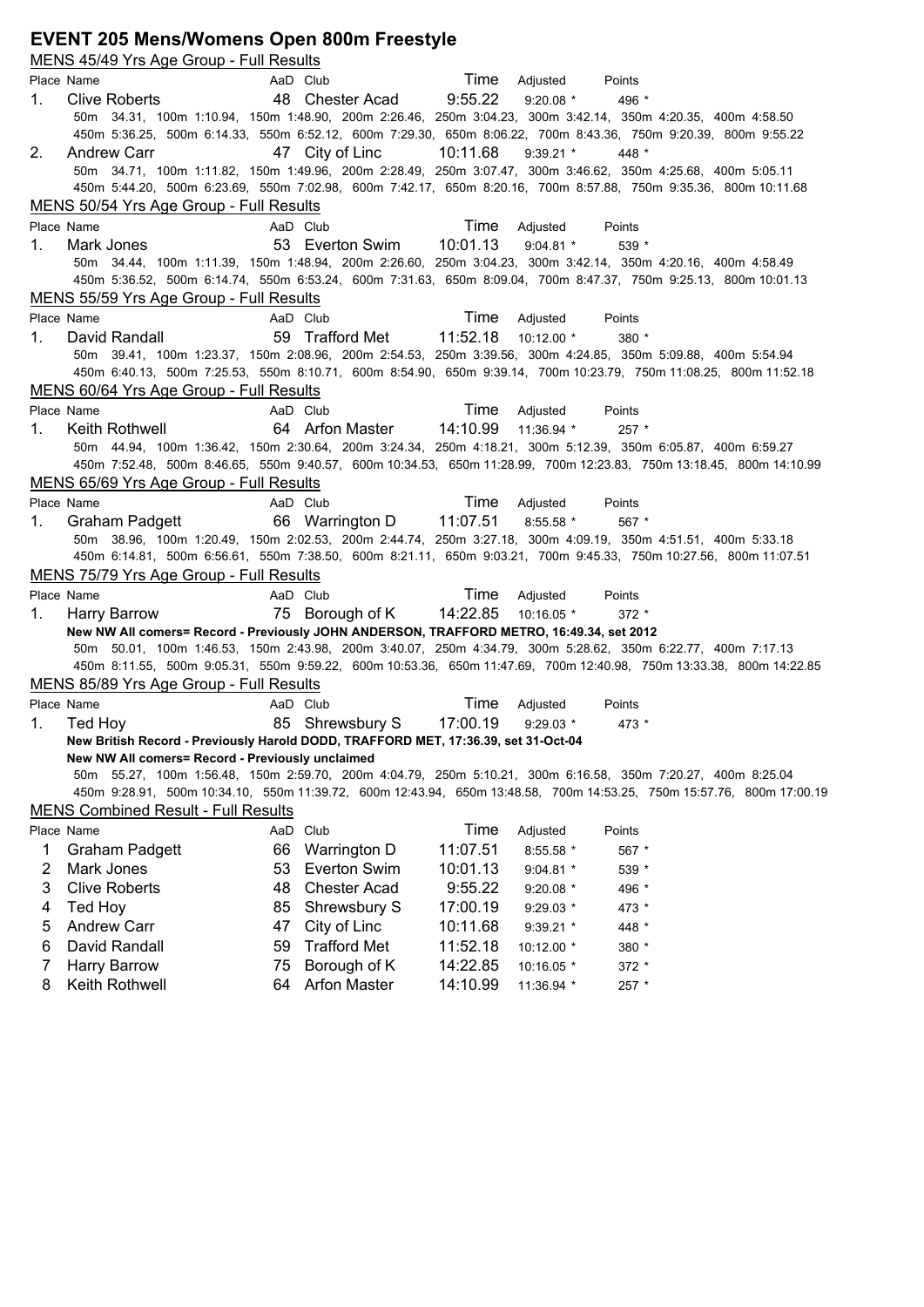|    | <b>WOMENS 30/34 Yrs Age Group - Full Results</b>                                |    |                           |          |              |                                                                                                                      |
|----|---------------------------------------------------------------------------------|----|---------------------------|----------|--------------|----------------------------------------------------------------------------------------------------------------------|
|    | Place Name                                                                      |    | AaD Club                  | Time     | Adjusted     | Points                                                                                                               |
| 1. | Rebecca Lennon                                                                  |    | 31 Trafford Met           | 10:46.13 | 10:47.60 *   | 418 *                                                                                                                |
|    |                                                                                 |    |                           |          |              | 50m 36.76, 100m 1:16.53, 150m 1:57.18, 200m 2:38.28, 250m 3:19.31, 300m 4:00.39, 350m 4:41.43, 400m 5:22.38          |
|    |                                                                                 |    |                           |          |              | 450m 6:03.42, 500m 6:44.15, 550m 7:25.09, 600m 8:05.92, 650m 8:46.74, 700m 9:27.26, 750m 10:07.39, 800m 10:46.13     |
| 2. | Helen Whittle                                                                   |    | 32 Blackpool Aq           | 11:07.60 | $11:08.48$ * | $380*$                                                                                                               |
|    |                                                                                 |    |                           |          |              | 50m 36.79, 100m 1:17.20, 150m 1:58.18, 200m 2:40.06, 250m 3:22.25, 300m 4:05.04, 350m 4:47.50, 400m 5:30.13          |
|    |                                                                                 |    |                           |          |              | 450m 6:12.95, 500m 6:55.01, 550m 7:37.49, 600m 8:19.94, 650m 9:02.31, 700m 9:44.78, 750m 10:26.30, 800m 11:07.60     |
|    | WOMENS 40/44 Yrs Age Group - Full Results                                       |    |                           |          |              |                                                                                                                      |
|    | Place Name                                                                      |    | AaD Club                  | Time     | Adjusted     | Points                                                                                                               |
| 1. | Karen Driver                                                                    |    | 42 Colne SC               | 10:14.11 | 10:00.12 *   | $526*$                                                                                                               |
|    |                                                                                 |    |                           |          |              | 50m 35.63, 100m 1:13.36, 150m 1:52.18, 200m 2:31.02, 250m 3:10.08, 300m 3:48.84, 350m 4:27.57, 400m 5:06.47          |
|    |                                                                                 |    |                           |          |              | 450m 5:44.98, 500m 6:23.81, 550m 7:02.01, 600m 7:41.17, 650m 8:19.92, 700m 8:58.51, 750m 9:36.93, 800m 10:14.11      |
|    | <b>WOMENS 45/49 Yrs Age Group - Full Results</b>                                |    |                           |          |              |                                                                                                                      |
|    | Place Name                                                                      |    | AaD Club                  | Time     | Adjusted     | Points                                                                                                               |
| 1. | Judy Brown                                                                      |    | 49 Warrington D  10:21.86 |          | $9:43.17$ *  | $573*$                                                                                                               |
|    |                                                                                 |    |                           |          |              | 50m 36.66, 100m 1:16.39, 150m 1:56.49, 200m 2:36.56, 250m 3:16.07, 300m 3:55.46, 350m 4:34.25, 400m 5:13.01          |
|    |                                                                                 |    |                           |          |              | 450m 5:51.42, 500m 6:29.89, 550m 7:08.75, 600m 7:48.24, 650m 8:27.47, 700m 9:06.10, 750m 9:44.66, 800m 10:21.86      |
| 2. | Jo Bolton                                                                       |    | 47 Trafford Met           | 11:31.35 | 10:57.53 *   | $400*$                                                                                                               |
|    |                                                                                 |    |                           |          |              | 50m 39.06, 100m 1:21.87, 150m 2:05.62, 200m 2:50.07, 250m 3:34.67, 300m 4:18.64, 350m 5:02.42, 400m 5:46.40          |
|    |                                                                                 |    |                           |          |              | 450m 6:29.79, 500m 7:13.09, 550m 7:56.36, 600m 8:39.62, 650m 9:22.90, 700m 10:06.56, 750m 10:49.81, 800m 11:31.35    |
|    | WOMENS 50/54 Yrs Age Group - Full Results                                       |    |                           |          |              |                                                                                                                      |
|    | Place Name                                                                      |    | AaD Club                  | Time     | Adjusted     | Points                                                                                                               |
| 1. | Sally Chapman                                                                   |    | 52 Barrow Long            | 12:28.30 | $11:24.72$ * | $354*$                                                                                                               |
|    | New NW Region Record - Previously unclaimed                                     |    |                           |          |              |                                                                                                                      |
|    | New NW All comers= Record - Previously JANET BRIGGS, ETWALL, 13:42.91, set 2012 |    |                           |          |              |                                                                                                                      |
|    |                                                                                 |    |                           |          |              | 50m 40.86, 100m 1:25.72, 150m 2:12.80, 200m 3:00.16, 250m 3:47.47, 300m 4:35.06, 350m 5:22.27, 400m 6:10.44          |
|    |                                                                                 |    |                           |          |              | 450m 6:57.56, 500m 7:44.96, 550m 8:32.62, 600m 9:20.13, 650m 10:07.63, 700m 10:55.15, 750m 11:42.56, 800m 12:28.30   |
| 2. | Irene Meikle                                                                    |    | 51 Barrow Long            | 14:44.86 | 13:36.69 *   | $208 *$                                                                                                              |
|    |                                                                                 |    |                           |          |              | 50m 50.31, 100m 1:44.74, 150m 2:39.90, 200m 3:35.24, 250m 4:31.16, 300m 5:26.71, 350m 6:21.79, 400m 7:17.16          |
|    |                                                                                 |    |                           |          |              | 450m 8:12.19, 500m 9:08.13, 550m 10:04.16, 600m 11:00.68, 650m 11:57.29, 700m 12:53.81, 750m 13:49.87, 800m 14:44.86 |
|    | WOMENS 65/69 Yrs Age Group - Full Results                                       |    |                           |          |              |                                                                                                                      |
|    | Place Name                                                                      |    | AaD Club                  | Time     | Adjusted     | Points                                                                                                               |
| 1. | Helen Jenkins                                                                   |    | 67 Southport SC           | 15:22.97 | 11:51.40 *   | $315 *$                                                                                                              |
|    |                                                                                 |    |                           |          |              | 50m 51.43, 100m 1:48.96, 150m 2:47.36, 200m 3:45.65, 250m 4:45.21, 300m 5:44.55, 350m 6:44.16, 400m 7:43.12          |
|    |                                                                                 |    |                           |          |              | 450m 8:41.70, 500m 9:40.27, 550m 10:38.68, 600m 11:36.61, 650m 12:33.60, 700m 13:30.76, 750m 14:27.77, 800m 15:22.97 |
|    | <b>WOMENS Combined Result - Full Results</b>                                    |    |                           |          |              |                                                                                                                      |
|    | Place Name                                                                      |    | AaD Club                  | Time     | Adjusted     | Points                                                                                                               |
| 1  | Judy Brown                                                                      | 49 | Warrington D              | 10:21.86 | $9:43.17*$   | 573 *                                                                                                                |
| 2  | Karen Driver                                                                    | 42 | Colne SC                  | 10:14.11 | 10:00.12 *   | 526 *                                                                                                                |
| 3  | Rebecca Lennon                                                                  | 31 | <b>Trafford Met</b>       | 10:46.13 | 10:47.60 *   | 418 *                                                                                                                |
| 4  | Jo Bolton                                                                       | 47 | <b>Trafford Met</b>       | 11:31.35 | 10:57.53 *   | 400 *                                                                                                                |
| 5  | <b>Helen Whittle</b>                                                            | 32 | <b>Blackpool Aq</b>       | 11:07.60 | 11:08.48 *   | 380 *                                                                                                                |
| 6  | Sally Chapman                                                                   | 52 | <b>Barrow Long</b>        | 12:28.30 | 11:24.72 *   | 354 *                                                                                                                |
| 7  | Helen Jenkins                                                                   | 67 | Southport SC              | 15:22.97 | 11:51.40 *   | $315 *$                                                                                                              |
| 8  | Irene Meikle                                                                    | 51 | <b>Barrow Long</b>        | 14:44.86 | 13:36.69 *   | 208 *                                                                                                                |
|    |                                                                                 |    |                           |          |              |                                                                                                                      |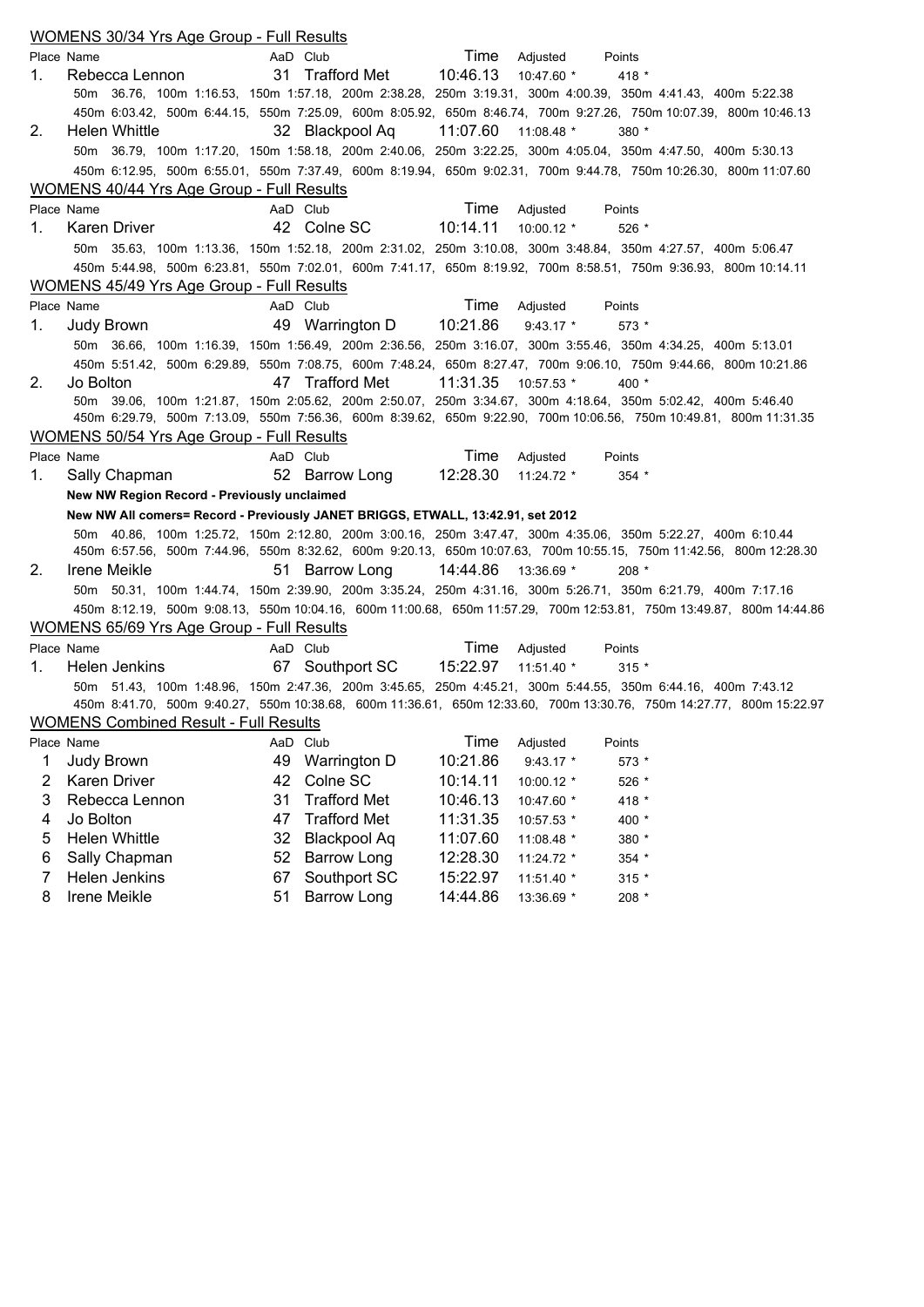# **EVENT 104 Mens/Womens Open 1500m Freestyle**

|    | MENS 30/34 Yrs Age Group - Full Results                                                                                                                                                                                            |
|----|------------------------------------------------------------------------------------------------------------------------------------------------------------------------------------------------------------------------------------|
|    | Time<br>Place Name<br>AaD Club<br>Adjusted<br>Points                                                                                                                                                                               |
| 1. | 34 Chester Acad<br>18:39.60<br>Chris Malpass<br>18:06.39 *<br>479 *                                                                                                                                                                |
|    | 50m 31.96, 100m 1:08.54, 150m 1:45.81, 200m 2:22.84, 250m 3:00.28, 300m 3:37.90, 350m 4:15.41, 400m 4:52.75                                                                                                                        |
|    | 450m 5:30.15, 500m 6:07.37, 550m 6:44.73, 600m 7:21.93, 650m 7:59.21, 700m 8:36.39, 750m 9:13.55, 800m 9:51.29                                                                                                                     |
|    | 850m 10:29.08, 900m 11:06.69, 950m 11:44.39, 1000m 12:22.34, 1050m 13:00.28, 1100m 13:37.90, 1150m 14:15.85, 1200m 14:54.16                                                                                                        |
|    | 1250m 15:32.46, 1300m 16:10.73, 1350m 16:49.02, 1400m 17:27.24, 1450m 18:05.51, 1500m 18:39.60, ,<br>David NUTTALL<br>33 Bolton<br>18:41.59 18:07.75 *                                                                             |
| 2. | 477 *<br>50m 32.35, 100m 1:07.48, 150m 1:43.69, 200m 2:20.46, 250m 2:57.29, 300m 3:34.42, 350m 4:11.85, 400m 4:49.67                                                                                                               |
|    | 450m 5:27.14, 500m 6:04.78, 550m 6:42.24, 600m 7:19.92, 650m 7:57.34, 700m 8:34.37, 750m 9:11.59, 800m 9:48.48                                                                                                                     |
|    | 850m 10:25.18, 900m 11:02.31, 950m 11:40.29, 1000m 12:18.22, 1050m 12:55.65, 1100m 13:34.22, 1150m 14:12.28, 1200m 14:50.87                                                                                                        |
|    | 1250m 15:29.58, 1300m 16:08.58, 1350m 16:47.67, 1400m 17:26.76, 1450m 18:05.27, 1500m 18:41.59, ,                                                                                                                                  |
| 3. | 31 Salford City<br>20:49.59 20:11.82 *<br>Danny Hallam<br>$345*$                                                                                                                                                                   |
|    | 50m 34.91, 100m 1:13.69, 150m 1:54.69, 200m 2:36.31, 250m 3:17.92, 300m 3:59.64, 350m 4:42.40, 400m 5:24.88                                                                                                                        |
|    | 450m 6:06.74, 500m 6:49.36, 550m 7:32.07, 600m 8:14.89, 650m 8:57.73, 700m 9:40.37, 750m 10:23.95, 800m 11:05.57                                                                                                                   |
|    | 850m 11:46.69, 900m 12:27.78, 950m 13:09.94, 1000m 13:51.71, 1050m 14:34.40, 1100m 15:18.00, 1150m 15:59.22, 1200m 16:40.41                                                                                                        |
|    | 1250m 17:23.06, 1300m 18:04.29, 1350m 18:46.32, 1400m 19:28.31, 1450m 20:10.06, 1500m 20:49.59, ,                                                                                                                                  |
| 4. | <b>Phil Burchell</b><br>33 Holywell SC<br>21:32.12 20:53.14 *<br>$312 *$                                                                                                                                                           |
|    | 50m 37.65, 100m 1:19.35, 150m 2:02.36, 200m 2:45.65, 250m 3:29.05, 300m 4:12.46, 350m 4:55.11, 400m 5:37.77<br>450m 6:20.60, 500m 7:03.34, 550m 7:46.38, 600m 8:29.20, 650m 9:12.42, 700m 9:55.46, 750m 10:38.72, 800m 11:21.67    |
|    | 850m 12:05.10, 900m 12:48.62, 950m 13:32.11, 1000m 14:15.32, 1050m 14:59.24, 1100m 15:42.70, 1150m 16:26.60, 1200m 17:10.28                                                                                                        |
|    | 1250m 17:53.64, 1300m 18:37.57, 1350m 19:21.76, 1400m 20:06.10, 1450m 20:49.57, 1500m 21:32.12, ,                                                                                                                                  |
|    | MENS 35/39 Yrs Age Group - Full Results                                                                                                                                                                                            |
|    | Time<br>Place Name<br>AaD Club<br>Adjusted<br>Points                                                                                                                                                                               |
| 1. | 18:26.75 17:54.52 *<br>38 Camden Swiss<br>Christopher Hopton<br>495 *                                                                                                                                                              |
|    | 50m 32.54, 100m 1:09.18, 150m 1:47.13, 200m 2:25.07, 250m 3:03.04, 300m 3:40.76, 350m 4:18.33, 400m 4:55.69                                                                                                                        |
|    | 450m 5:33.28, 500m 6:10.83, 550m 6:48.26, 600m 7:25.70, 650m 8:02.85, 700m 8:40.45, 750m 9:17.51, 800m 9:54.95                                                                                                                     |
|    | 850m 10:31.70, 900m 11:08.48, 950m 11:45.25, 1000m 12:22.20, 1050m 12:58.65, 1100m 13:35.37, 1150m 14:11.87, 1200m 14:48.59                                                                                                        |
|    | 1250m 15:25.50, 1300m 16:02.51, 1350m 16:39.39, 1400m 17:15.18, 1450m 17:50.21, 1500m 18:26.75, ,                                                                                                                                  |
| 2. | <b>Richard Symons</b><br>39 Trafford Met<br>18:39.53<br>18:05.93 *<br>$479*$                                                                                                                                                       |
|    | New NW Region Record - Previously PAUL SMITH, NORTHERN WAVE, 20:07.16, set 2010<br>50m 32.43, 100m 1:09.22, 150m 1:46.40, 200m 2:23.46, 250m 3:00.90, 300m 3:38.17, 350m 4:15.78, 400m 4:53.37                                     |
|    | 450m 5:30.52, 500m 6:07.76, 550m 6:45.05, 600m 7:22.54, 650m 7:59.73, 700m 8:37.17, 750m 9:14.20, 800m 9:51.78                                                                                                                     |
|    | 850m 10:29.75, 900m 11:07.35, 950m 11:45.01, 1000m 12:23.08, 1050m 13:00.95, 1100m 13:39.10, 1150m 14:17.14, 1200m 14:55.05                                                                                                        |
|    | 1250m 15:33.12, 1300m 16:11.57, 1350m 16:49.73, 1400m 17:27.99, 1450m 18:06.14, 1500m 18:39.53,                                                                                                                                    |
| 3. | Paul Smith<br>38 Northern Way<br>20:04.64 19:29.56 *<br>$384 *$                                                                                                                                                                    |
|    | 50m 34.13, 100m 1:11.07, 150m 1:49.63, 200m 2:28.93, 250m 3:08.80, 300m 3:49.27, 350m 4:29.96, 400m 5:10.80                                                                                                                        |
|    | 450m 5:51.67, 500m 6:32.66, 550m 7:13.40, 600m 7:53.89, 650m 8:34.52, 700m 9:14.99, 750m 9:55.68, 800m 10:36.87                                                                                                                    |
|    | 850m 11:18.03, 900m 11:59.00, 950m 12:39.87, 1000m 13:20.92, 1050m 14:01.85, 1100m 14:42.87, 1150m 15:23.75, 1200m 16:04.82                                                                                                        |
|    | 1250m 16:45.83, 1300m 17:26.48, 1350m 18:07.27, 1400m 18:47.61, 1450m 19:27.10, 1500m 20:04.64, ,                                                                                                                                  |
| 4. | 22:27.72 21:48.99 *<br>Marek Dynda<br>37 Barrow Long<br>273 *<br>50m 39.51, 100m 1:22.91, 150m 2:07.31, 200m 2:52.28, 250m 3:37.28, 300m 4:22.44, 350m 5:07.67, 400m 5:52.70                                                       |
|    | 450m 6:39.39, 500m 7:25.26, 550m 8:10.66, 600m 8:56.50, 650m 9:41.55, 700m 10:27.00, 750m 11:12.33, 800m 11:58.34                                                                                                                  |
|    | 850m 12:43.94, 900m 13:28.89, 950m 14:14.41, 1000m 14:59.69, 1050m 15:45.35, 1100m 16:29.87, 1150m 17:14.66, 1200m 18:00.40                                                                                                        |
|    | 1250m 18:45.45, 1300m 19:31.19, 1350m 20:16.39, 1400m 21:02.36, 1450m 21:47.20, 1500m 22:27.72,                                                                                                                                    |
|    | MENS 40/44 Yrs Age Group - Full Results                                                                                                                                                                                            |
|    | Time<br>Place Name<br>AaD Club<br>Adjusted<br>Points                                                                                                                                                                               |
| 1. | 43 East Leeds S<br>18:20.84<br><b>Kyran Parker</b><br>17:37.30 *<br>$519*$                                                                                                                                                         |
|    | New NW All comers= Record - Previously PAUL THOMPSON, CLEETHORPES, 22:07.81, set 2011                                                                                                                                              |
|    | 50m 32.86, 100m 1:08.80, 150m 1:45.88, 200m 2:22.86, 250m 2:59.93, 300m 3:37.15, 350m 4:14.37, 400m 4:51.51                                                                                                                        |
|    | 450m 5:28.85, 500m 6:06.05, 550m 6:42.75, 600m 7:20.18, 650m 7:57.16, 700m 8:33.71, 750m 9:10.55, 800m 9:47.29                                                                                                                     |
|    | 850m 10:24.15, 900m 11:00.91, 950m 11:37.48, 1000m 12:14.39, 1050m 12:51.46, 1100m 13:28.31, 1150m 14:05.54, 1200m 14:42.79                                                                                                        |
|    | 1250m 15:19.95, 1300m 15:57.43, 1350m 16:34.40, 1400m 17:11.98, 1450m 17:48.23, 1500m 18:20.84, ,                                                                                                                                  |
| 2. | Les Church<br>41 Chester Acad<br>$18:21.17$ $17:44.23$ *<br>$509 *$                                                                                                                                                                |
|    | New NW Region Record - Previously THOMAS MCCULLOUGH, BARROW LDSC, 23:35.63, set 2012<br>50m 32.77, 100m 1:09.14, 150m 1:45.84, 200m 2:22.86, 250m 2:59.91, 300m 3:37.46, 350m 4:14.75, 400m 4:51.57                                |
|    | 450m 5:28.92, 500m 6:06.04, 550m 6:43.06, 600m 7:19.94, 650m 7:56.63, 700m 8:33.25, 750m 9:10.08, 800m 9:46.91                                                                                                                     |
|    | 850m 10:23.81, 900m 11:00.40, 950m 11:37.17, 1000m 12:14.21, 1050m 12:51.14, 1100m 13:28.58, 1150m 14:05.74, 1200m 14:42.81                                                                                                        |
|    | 1250m 15:20.27, 1300m 15:57.18, 1350m 16:34.13, 1400m 17:12.05, 1450m 17:49.33, 1500m 18:21.17, ,                                                                                                                                  |
| 3. | lain Murray<br>44 Chester Acad<br>21:57.36<br>$21:00.10*$<br>$307 *$                                                                                                                                                               |
|    | 50m 39.18, 100m 1:21.81, 150m 2:05.52, 200m 2:50.49, 250m 3:34.94, 300m 4:19.41, 350m 5:04.13, 400m 5:48.82                                                                                                                        |
|    | 450m 6:33.01, 500m 7:17.30, 550m 8:01.64, 600m 8:46.55, 650m 9:31.14, 700m 10:14.82, 750m 10:59.00, 800m 11:43.43                                                                                                                  |
|    | 850m 12:27.65, 900m 13:11.43, 950m 13:55.64, 1000m 14:39.48, 1050m 15:23.18, 1100m 16:07.55, 1150m 16:51.10, 1200m 17:35.41                                                                                                        |
|    | 1250m 18:20.03, 1300m 19:04.34, 1350m 19:48.41, 1400m 20:31.87, 1450m 21:15.57, 1500m 21:57.36, ,                                                                                                                                  |
| 4. | 43 NorthernWave<br>25:38.77<br>Bing-Hua Kuan<br>24:37.91 *<br>190 *                                                                                                                                                                |
|    | 50m 44.63, 100m 1:32.72, 150m 2:22.27, 200m 3:12.16, 250m 4:02.34, 300m 4:53.56, 350m 5:45.84, 400m 6:37.62<br>450m 7:29.25, 500m 8:20.83, 550m 9:13.91, 600m 10:04.38, 650m 10:56.31, 700m 11:46.73, 750m 12:38.85, 800m 13:31.04 |
|    | 850m 14:23.22, 900m 15:16.67, 950m 16:09.28, 1000m 17:01.60, 1050m 17:54.06, 1100m 18:48.31, 1150m 19:40.57, 1200m 20:34.17                                                                                                        |

1250m 21:26.80, 1300m 22:19.20, 1350m 23:11.94, 1400m 24:03.96, 1450m 24:54.14, 1500m 25:38.77, ,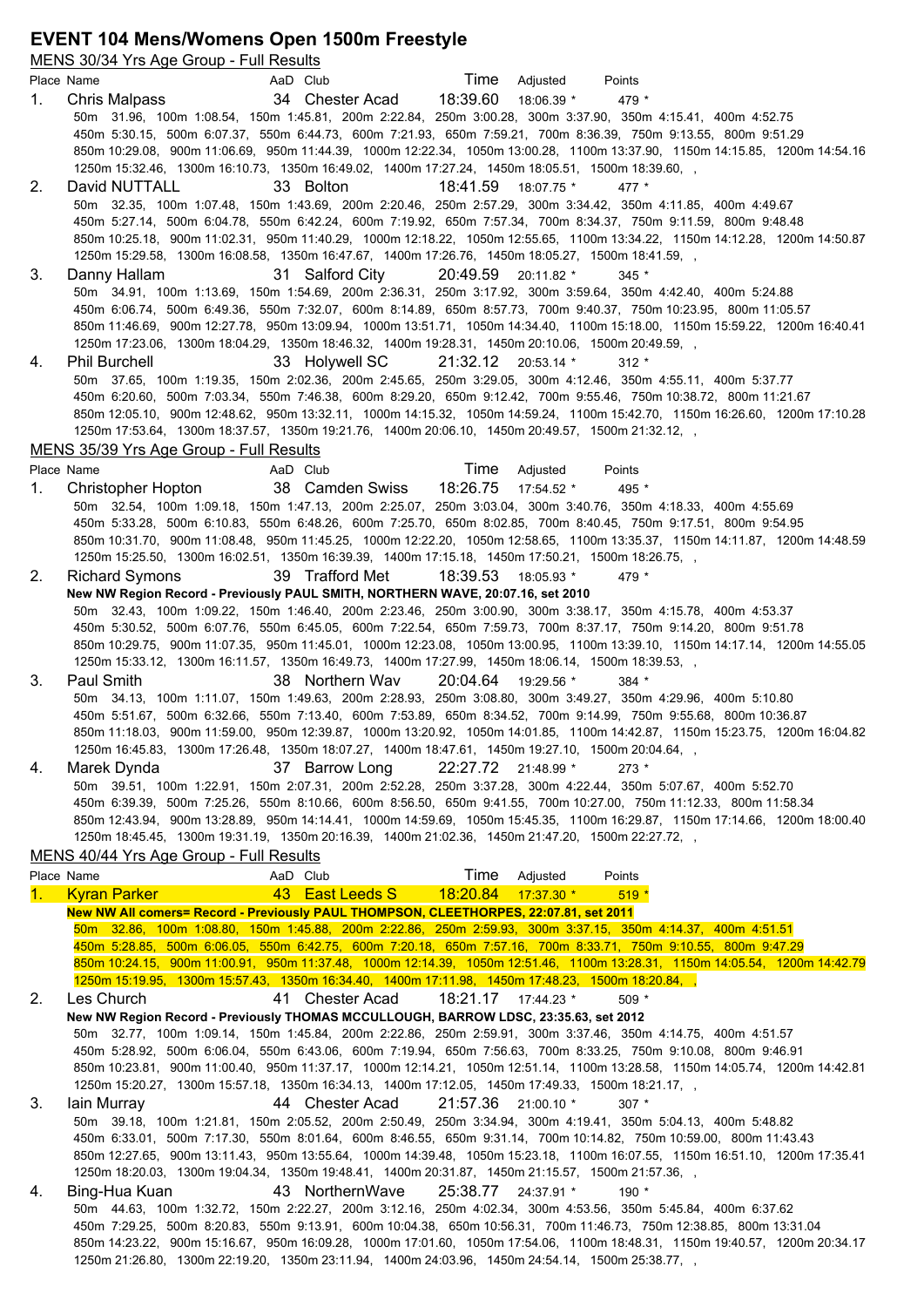|    | MENS 45/49 Yrs Age Group - Full Results                                                                                                                                                                                                         |
|----|-------------------------------------------------------------------------------------------------------------------------------------------------------------------------------------------------------------------------------------------------|
|    | Place Name<br>Time Adjusted<br>AaD Club<br>Points                                                                                                                                                                                               |
| 1. | 47 City of Linc<br>19:04.04 17:57.05 *<br><b>Andrew Carr</b><br>491 *                                                                                                                                                                           |
|    | 50m 33.98, 100m 1:11.13, 150m 1:49.94, 200m 2:28.60, 250m 3:06.84, 300m 3:45.23, 350m 4:23.99, 400m 5:02.57                                                                                                                                     |
|    | 450m 5:41.05, 500m 6:19.50, 550m 6:58.14, 600m 7:36.82, 650m 8:14.97, 700m 8:53.39, 750m 9:31.46, 800m 10:09.59                                                                                                                                 |
|    | 850m 10:47.65, 900m 11:26.35, 950m 12:04.53, 1000m 12:43.00, 1050m 13:21.16, 1100m 13:59.18, 1150m 14:37.55, 1200m 15:15.77                                                                                                                     |
|    | 1250m 15:54.28, 1300m 16:32.33, 1350m 17:10.58, 1400m 17:48.96, 1450m 18:26.88, 1500m 19:04.04, ,                                                                                                                                               |
|    | 46 Blackpool Aq<br><b>DNC</b><br>Mitch Midgley-Davies                                                                                                                                                                                           |
|    | MENS 50/54 Yrs Age Group - Full Results                                                                                                                                                                                                         |
|    | Time<br>Place Name<br>AaD Club<br>Adjusted<br>Points                                                                                                                                                                                            |
| 1. | 18:52.61<br>53 Everton Swim<br>16:59.94 *<br>Mark Jones<br>$579*$                                                                                                                                                                               |
|    | 50m 33.89, 100m 1:10.35, 150m 1:47.42, 200m 2:24.43, 250m 3:01.62, 300m 3:38.97, 350m 4:16.73, 400m 4:54.34                                                                                                                                     |
|    | 450m 5:32.33, 500m 6:10.19, 550m 6:47.82, 600m 7:25.89, 650m 8:04.07, 700m 8:42.71, 750m 9:21.35, 800m 10:00.07                                                                                                                                 |
|    | 850m 10:38.09, 900m 11:15.94, 950m 11:54.40, 1000m 12:33.01, 1050m 13:11.33, 1100m 13:49.38, 1150m 14:27.73, 1200m 15:06.03                                                                                                                     |
|    | 1250m 15:44.57, 1300m 16:22.99, 1350m 17:01.15, 1400m 17:39.95, 1450m 18:17.04, 1500m 18:52.61, ,                                                                                                                                               |
| 2. | <b>Nick Parkes</b><br>19:15.90<br>52 Middlesbroug<br>17:29.55 *<br>$531*$<br>50m 34.70, 100m 1:12.11, 150m 1:50.69, 200m 2:29.42, 250m 3:08.03, 300m 3:46.94, 350m 4:25.47, 400m 5:04.32                                                        |
|    | 450m 5:42.65, 500m 6:20.52, 550m 6:58.60, 600m 7:36.93, 650m 8:15.55, 700m 8:53.92, 750m 9:32.52, 800m 10:11.05                                                                                                                                 |
|    | 850m 10:49.77, 900m 11:28.47, 950m 12:07.59, 1000m 12:46.42, 1050m 13:25.01, 1100m 14:04.02, 1150m 14:42.73, 1200m 15:21.55                                                                                                                     |
|    | 1250m 16:00.61, 1300m 16:39.68, 1350m 17:18.83, 1400m 17:58.18, 1450m 18:37.35, 1500m 19:15.90, ,                                                                                                                                               |
| 3. | Phil Thomas<br>51 Manchester T<br>$22:14.60$ $20:21.52$ *<br>$337 *$                                                                                                                                                                            |
|    | 50m - 100m - 150m 2:01.15, 200m 2:44.14, 250m 3:28.21, 300m 4:11.82, 350m 4:56.33, 400m 5:40.87                                                                                                                                                 |
|    | 450m 6:25.97, 500m 7:11.25, 550m 7:56.77, 600m 8:41.81, 650m 9:26.83, 700m 10:12.16, 750m 10:57.73, 800m 11:41.03                                                                                                                               |
|    | 850m 12:25.83, 900m 13:12.32, 950m 13:57.51, 1000m 14:42.46, 1050m 15:28.63, 1100m 16:14.75, 1150m 17:00.15, 1200m 17:45.83                                                                                                                     |
|    | 1250m 18:30.80, 1300m 19:17.35, 1350m 20:01.80, 1400m 20:48.21, 1450m 21:34.19, 1500m 22:14.60, ,                                                                                                                                               |
|    | MENS 55/59 Yrs Age Group - Full Results                                                                                                                                                                                                         |
|    | Time<br>Place Name<br>Adjusted<br>AaD Club<br>Points                                                                                                                                                                                            |
| 1. | 59 Trafford Met<br>21:15.11<br>Neville Barton<br>18:08.70 *<br>476 *                                                                                                                                                                            |
|    | New NW Region Record - Previously FRANK KILGANNON, HALTON, 22:48.31, set 2012                                                                                                                                                                   |
|    | New NW All comers= Record - Previously FRANK KILGANNON, HALTON, 22:48.31, set 2012                                                                                                                                                              |
|    | 50m 34.57, 100m 1:13.48, 150m 1:54.16, 200m 2:35.07, 250m 3:15.82, 300m 3:56.58, 350m 4:38.08, 400m 5:19.46                                                                                                                                     |
|    | 450m 6:01.22, 500m 6:43.56, 550m 7:25.47, 600m 8:07.24, 650m 8:49.95, 700m 9:32.70, 750m 10:16.19, 800m 10:59.88<br>850m 11:43.00, 900m 12:26.42, 950m 13:09.82, 1000m 13:54.34, 1050m 14:38.91, 1100m 15:23.36, 1150m 16:08.27, 1200m 16:53.29 |
|    | 1250m 17:38.17, 1300m 18:22.58, 1350m 19:06.82, 1400m 19:50.79, 1450m 20:34.12, 1500m 21:15.11, ,                                                                                                                                               |
| 2. | 21:52.28<br>Robert Monk<br>56 Chester Acad<br>19:11.38 *<br>$402 *$                                                                                                                                                                             |
|    | 50m 39.58, 100m 1:21.72, 150m 2:04.30, 200m 2:48.29, 250m 3:32.01, 300m 4:15.87, 350m 4:59.51, 400m 5:42.67                                                                                                                                     |
|    | 450m 6:26.25, 500m 7:10.30, 550m 7:53.94, 600m 8:39.13, 650m 9:22.60, 700m 10:06.44, 750m 10:50.84, 800m 11:35.08                                                                                                                               |
|    | 850m 12:19.19, 900m 13:03.28, 950m 13:47.28, 1000m 14:31.47, 1050m 15:15.81, 1100m 16:00.48, 1150m 16:44.24, 1200m 17:28.76                                                                                                                     |
|    | 1250m 18:12.69, 1300m 18:57.77, 1350m 19:41.94, 1400m 20:26.62, 1450m 21:11.30, 1500m 21:52.28,                                                                                                                                                 |
| 3. | 59 Trafford Met<br>22:11.19 18:56.59 *<br>David Randall<br>418 *                                                                                                                                                                                |
|    | 50m 38.84, 100m 1:21.79, 150m 2:05.68, 200m 2:49.91, 250m 3:34.03, 300m 4:18.44, 350m 5:02.96, 400m 5:47.37                                                                                                                                     |
|    | 450m 6:31.54, 500m 7:16.55, 550m 8:01.71, 600m 8:46.47, 650m 9:31.36, 700m 10:15.71, 750m 10:59.74, 800m 11:43.83                                                                                                                               |
|    | 850m 12:28.12, 900m 13:12.66, 950m 13:57.36, 1000m 14:41.81, 1050m 15:26.34, 1100m 16:11.40, 1150m 16:56.10, 1200m 17:41.20                                                                                                                     |
|    | 1250m 18:26.17, 1300m 19:11.10, 1350m 19:56.30, 1400m 20:41.49, 1450m 21:26.14, 1500m 22:11.19, ,                                                                                                                                               |
|    | MENS 70/74 Yrs Age Group - Full Results                                                                                                                                                                                                         |
|    | Time<br>Adjusted<br>Place Name<br>AaD Club<br>Points                                                                                                                                                                                            |
| 1. | 31:29.32<br>74 Blackpool Aq<br>Keith Leary<br>22:38.98 *<br>$244 *$                                                                                                                                                                             |
|    | New NW Region Record - Previously KEITH LEARY, BLACKPOOL, 31:38.05, set 2012                                                                                                                                                                    |
|    | 50m 52.42, 100m 1:51.51, 150m 2:52.19, 200m 3:53.87, 250m 4:54.92, 300m 5:57.60, 350m 7:00.00, 400m 8:02.01<br>450m 9:05.00, 500m 10:06.92, 550m 11:10.86, 600m 12:13.98, 650m 13:17.02, 700m 14:21.78, 750m 15:26.61, 800m 16:32.13            |
|    | 850m 17:37.37, 900m 18:41.37, 950m 19:46.36, 1000m 20:50.74, 1050m 21:56.16, 1100m 22:59.60, 1150m 24:03.98, 1200m 25:07.40                                                                                                                     |
|    | 1250m 26:12.89, 1300m 27:17.96, 1350m 28:22.52, 1400m 29:27.61, 1450m 30:30.95, 1500m 31:29.32, ,                                                                                                                                               |
|    | MENS 75/79 Yrs Age Group - Full Results                                                                                                                                                                                                         |
|    | Time<br>AaD Club<br>Adjusted<br>Place Name<br>Points                                                                                                                                                                                            |
| 1. | 27:01.61<br>75 Borough of K<br><b>Harry Barrow</b><br>19:06.56 *<br>407 *                                                                                                                                                                       |
|    | New NW All comers= Record - Previously unclaimed                                                                                                                                                                                                |
|    | 50m 49.29, 100m 1:43.12, 150m 2:38.86, 200m 3:33.54, 250m 4:28.82, 300m 5:23.39, 350m 6:17.72, 400m 7:11.96                                                                                                                                     |
|    | 450m 8:06.58, 500m 9:01.21, 550m 9:55.76, 600m 10:50.47, 650m 11:44.93, 700m 12:39.67, 750m 13:34.73, 800m 14:29.43                                                                                                                             |
|    | 850m 15:23.69, 900m 16:18.45, 950m 17:12.48, 1000m 18:06.83, 1050m 19:01.17, 1100m 19:55.27, 1150m 20:49.99, 1200m 21:44.35                                                                                                                     |
|    | 1250m 22:38.59, 1300m 23:32.76, 1350m 24:26.48, 1400m 25:20.15, 1450m 26:12.69, 1500m 27:01.61, ,                                                                                                                                               |
|    |                                                                                                                                                                                                                                                 |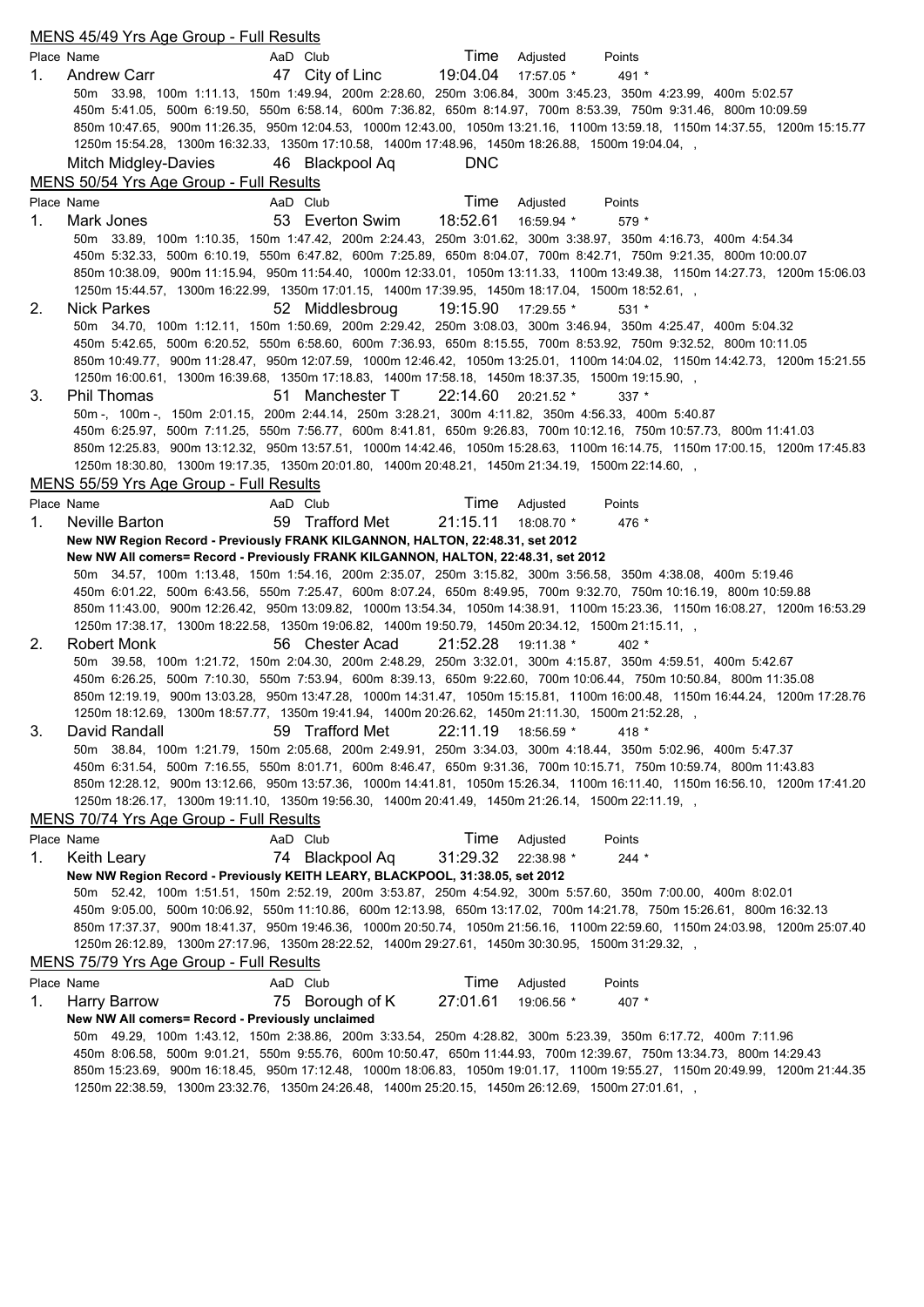### **EVENT 104 Mens/Womens Open 1500m Freestyle**

MENS Combined Result - Full Results

|                | Place Name                | AaD | Club                | Time     | Adjusted   | Points  |
|----------------|---------------------------|-----|---------------------|----------|------------|---------|
| 1              | Mark Jones                | 53  | Everton Swim        | 18:52.61 | 16:59.94 * | 579 *   |
| 2              | <b>Nick Parkes</b>        | 52  | Middlesbroug        | 19:15.90 | 17:29.55 * | $531 *$ |
| $\overline{3}$ | <b>Kyran Parker</b>       | 43  | <b>East Leeds S</b> | 18:20.84 | 17:37.30 * | $519*$  |
| 4              | Les Church                | 41  | <b>Chester Acad</b> | 18:21.17 | 17:44.23 * | 509 *   |
| 5              | <b>Christopher Hopton</b> | 38  | <b>Camden Swiss</b> | 18:26.75 | 17:54.52 * | 495 *   |
| 6              | <b>Andrew Carr</b>        | 47  | City of Linc        | 19:04.04 | 17:57.05 * | 491 *   |
| 7              | <b>Richard Symons</b>     | 39  | <b>Trafford Met</b> | 18:39.53 | 18:05.93 * | 479 *   |
| 8              | <b>Chris Malpass</b>      | 34  | <b>Chester Acad</b> | 18:39.60 | 18:06.39 * | 479 *   |
| 9              | David NUTTALL             | 33  | <b>Bolton</b>       | 18:41.59 | 18:07.75 * | 477 *   |
| 10             | Neville Barton            | 59  | <b>Trafford Met</b> | 21:15.11 | 18:08.70 * | 476 *   |
| 11             | David Randall             | 59  | <b>Trafford Met</b> | 22:11.19 | 18:56.59 * | 418 *   |
| 12             | Harry Barrow              | 75  | Borough of K        | 27:01.61 | 19:06.56 * | 407 *   |
| 13             | Robert Monk               | 56  | <b>Chester Acad</b> | 21:52.28 | 19:11.38 * | 402 *   |
| 14             | Paul Smith                | 38  | Northern Wav        | 20:04.64 | 19:29.56 * | 384 *   |
| 15             | Danny Hallam              | 31  | Salford City        | 20:49.59 | 20:11.82 * | 345 *   |
| 16             | Phil Thomas               | 51  | Manchester T        | 22:14.60 | 20:21.52 * | 337 *   |
| 17             | <b>Phil Burchell</b>      | 33  | <b>Holywell SC</b>  | 21:32.12 | 20:53.14 * | $312 *$ |
| 18             | lain Murray               | 44  | <b>Chester Acad</b> | 21:57.36 | 21:00.10 * | 307 *   |
| 19             | Marek Dynda               | 37  | Barrow Long         | 22:27.72 | 21:48.99 * | 273 *   |
| 20             | Keith Leary               | 74  | Blackpool Aq        | 31:29.32 | 22:38.98 * | $244 *$ |
| 21             | Bing-Hua Kuan             | 43  | NorthernWave        | 25:38.77 | 24:37.91 * | 190 *   |
|                |                           |     |                     |          |            |         |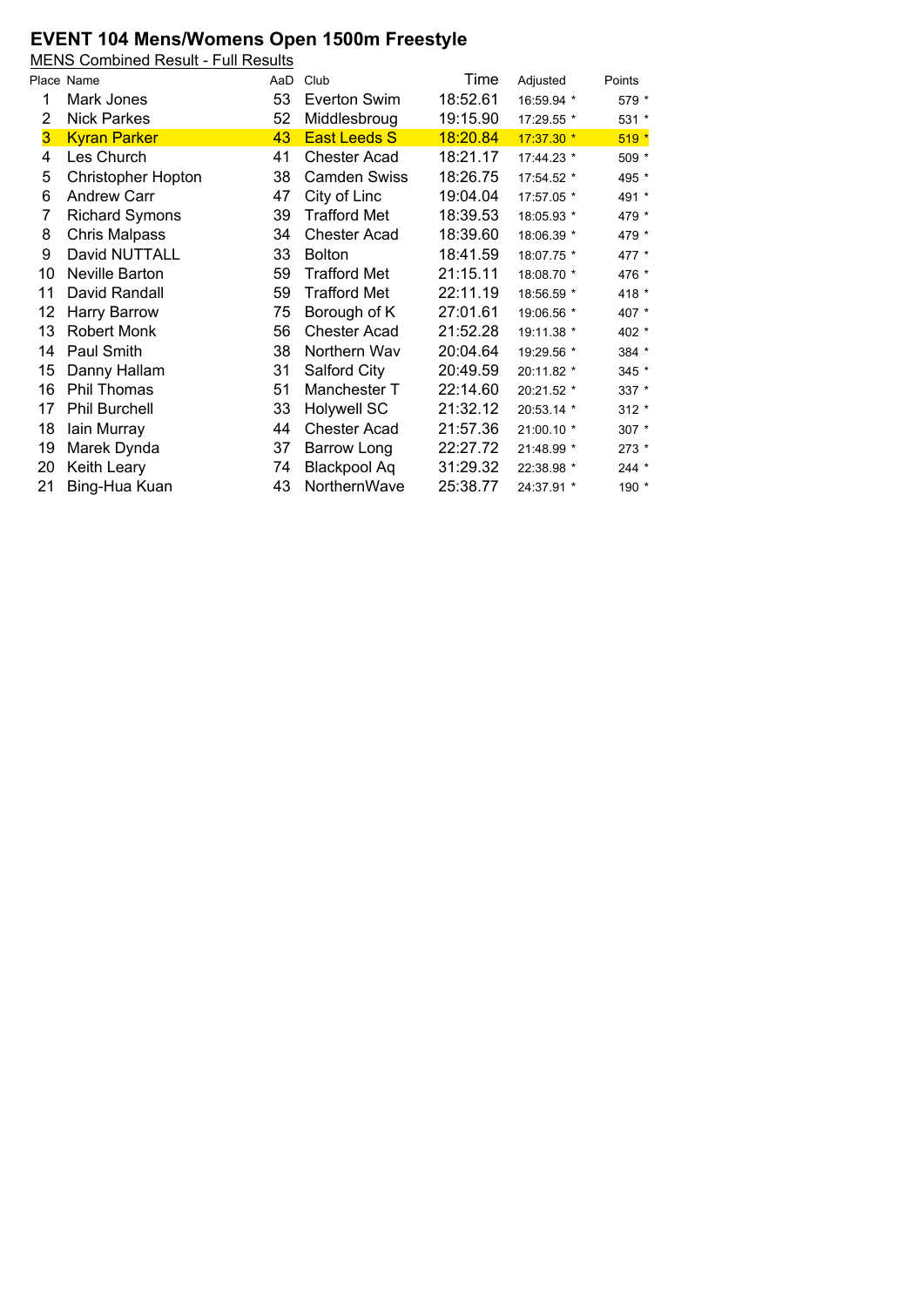## **EVENT 104 Mens/Womens Open 1500m Freestyle**

|    | <b>WOMENS 25/29 Yrs Age Group - Full Results</b>                                                                                                                                    |
|----|-------------------------------------------------------------------------------------------------------------------------------------------------------------------------------------|
|    | Time<br>AaD Club<br>Place Name<br>Adjusted<br>Points                                                                                                                                |
| 1. | 26 Trafford Met<br>19:04.74<br>Laura Bowden<br>19:09.28 *<br>$527 *$                                                                                                                |
|    | New NW Region Record - Previously KATIE BIRCHALL, LIVERPOOL, 20:41.45, set 2012                                                                                                     |
|    | New NW All comers= Record - Previously SOPHIE COWIE, BUCS, 19:05.86, set 2012                                                                                                       |
|    | 50m 33.76, 100m 1:10.30, 150m 1:47.40, 200m 2:24.63, 250m 3:01.99, 300m 3:39.48, 350m 4:16.89, 400m 4:54.66                                                                         |
|    | 450m 5:32.19, 500m 6:10.00, 550m 6:48.14, 600m 7:26.35, 650m 8:04.48, 700m 8:42.84, 750m 9:21.53, 800m 10:00.16                                                                     |
|    | 850m 10:38.90, 900m 11:17.01, 950m 11:55.38, 1000m 12:34.14, 1050m 13:13.04, 1100m 13:52.03, 1150m 14:31.29, 1200m 15:10.11                                                         |
| 2. | 1250m 15:49.40, 1300m 16:28.70, 1350m 17:08.14, 1400m 17:47.32, 1450m 18:26.43, 1500m 19:04.74, ,<br>Gina Riley<br>26 Chester Acad<br>22:43.45 22:48.86 *<br>$312 *$                |
|    | 50m 40.77, 100m 1:24.47, 150m 2:09.86, 200m 2:55.35, 250m 3:41.09, 300m 4:26.98, 350m 5:12.86, 400m 5:59.21                                                                         |
|    | 450m 6:44.80, 500m 7:30.08, 550m 8:15.77, 600m 9:01.00, 650m 9:46.49, 700m 10:32.21, 750m 11:17.49, 800m 12:02.92                                                                   |
|    | 850m 12:48.65, 900m 13:34.83, 950m 14:20.83, 1000m 15:06.67, 1050m 15:52.67, 1100m 16:38.87, 1150m 17:25.04, 1200m 18:10.70                                                         |
|    | 1250m 18:56.73, 1300m 19:42.53, 1350m 20:28.38, 1400m 21:14.24, 1450m 22:00.05, 1500m 22:43.45, ,                                                                                   |
|    | WOMENS 30/34 Yrs Age Group - Full Results                                                                                                                                           |
|    | Time<br>Place Name<br>Adjusted<br>AaD Club<br>Points                                                                                                                                |
| 1. | 31 Trafford Met<br>19:29.09<br>Rebecca Lennon<br>19:16.42 *<br>$517*$                                                                                                               |
|    | 50m 35.94, 100m 1:15.23, 150m 1:54.75, 200m 2:34.19, 250m 3:13.69, 300m 3:53.09, 350m 4:32.65, 400m 5:12.40                                                                         |
|    | 450m 5:51.72, 500m 6:30.93, 550m 7:10.16, 600m 7:49.37, 650m 8:28.39, 700m 9:07.38, 750m 9:46.10, 800m 10:24.91                                                                     |
|    | 850m 11:03.93, 900m 11:42.80, 950m 12:22.07, 1000m 13:01.07, 1050m 13:40.01, 1100m 14:19.02, 1150m 14:58.02, 1200m 15:36.96                                                         |
|    | 1250m 16:15.89, 1300m 16:54.80, 1350m 17:33.97, 1400m 18:12.86, 1450m 18:51.84, 1500m 19:29.09, ,                                                                                   |
| 2. | Rebecca Holland<br>33 Chester Acad<br>26:43.09 26:14.56 *<br>$205 *$                                                                                                                |
|    | 50m 48.84, 100m 1:42.87, 150m 2:37.50, 200m 3:32.26, 250m 4:27.06, 300m 5:21.84, 350m 6:16.22, 400m 7:11.45                                                                         |
|    | 450m 8:06.61, 500m 9:00.32, 550m 9:53.24, 600m 10:47.03, 650m 11:40.01, 700m 12:32.89, 750m 13:25.62, 800m 14:19.01                                                                 |
|    | 850m 15:12.44, 900m 16:05.68, 950m 16:59.40, 1000m 17:52.80, 1050m 18:46.65, 1100m 19:40.46, 1150m 20:33.22, 1200m 21:26.37                                                         |
|    | 1250m 22:19.81, 1300m 23:14.03, 1350m 24:08.00, 1400m 25:01.37, 1450m 25:53.45, 1500m 26:43.09, ,                                                                                   |
| 3. | Hana Kobacova<br>32 Northern Wav<br>$34:05.20$ $33:35.94$ *<br>$97*$<br>50m 58.81, 100m 1:58.86, 150m 3:02.77, 200m 4:07.06, 250m 5:14.88, 300m 6:20.45, 350m 7:30.67, 400m 8:39.30 |
|    | 450m 9:44.67, 500m 10:54.33, 550m 12:02.93, 600m 13:14.26, 650m 14:20.13, 700m 15:28.79, 750m 16:38.51, 800m 17:46.18                                                               |
|    | 850m 18:55.99, 900m 20:04.95, 950m 21:15.09, 1000m 22:25.29, 1050m 23:38.64, 1100m 24:49.36, 1150m 25:57.55, 1200m 27:09.81                                                         |
|    | 1250m 28:19.36, 1300m 29:30.08, 1350m 30:39.69, 1400m 31:51.26, 1450m 33:01.47, 1500m 34:05.20, ,                                                                                   |
|    | WOMENS 40/44 Yrs Age Group - Full Results                                                                                                                                           |
|    | Time<br>Place Name<br>AaD Club<br>Adjusted<br>Points                                                                                                                                |
| 1. | 42 Colne SC<br>19:20.77<br>Karen Driver<br>18:23.89 *<br>$595*$                                                                                                                     |
|    | 50m 35.72, 100m 1:13.77, 150m 1:51.99, 200m 2:30.75, 250m 3:09.37, 300m 3:48.05, 350m 4:26.55, 400m 5:05.34                                                                         |
|    | 450m 5:43.98, 500m 6:22.87, 550m 7:01.73, 600m 7:40.46, 650m 8:19.38, 700m 8:58.23, 750m 9:37.12, 800m 10:16.08                                                                     |
|    | 850m 10:54.93, 900m 11:33.86, 950m 12:12.93, 1000m 12:52.00, 1050m 13:31.20, 1100m 14:09.96, 1150m 14:48.93, 1200m 15:27.61                                                         |
|    | 1250m 16:07.00, 1300m 16:45.72, 1350m 17:25.06, 1400m 18:03.82, 1450m 18:42.84, 1500m 19:20.77, ,                                                                                   |
| 2. | 19:35.35 18:37.76 *<br><b>Philippa Rickard</b><br>42 East Leeds S<br>$573*$                                                                                                         |
|    | 50m 35.10, 100m 1:13.35, 150m 1:53.68, 200m 2:34.73, 250m 3:15.93, 300m 3:56.24, 350m 4:35.19, 400m 5:15.01                                                                         |
|    | 450m 5:54.99, 500m 6:34.68, 550m 7:13.63, 600m 7:52.59, 650m 8:32.12, 700m 9:11.70, 750m 9:50.87, 800m 10:30.48                                                                     |
|    | 850m 11:09.65, 900m 11:49.10, 950m 12:28.53, 1000m 13:08.38, 1050m 13:47.50, 1100m 14:27.00, 1150m 15:06.05, 1200m 15:44.43                                                         |
| 3. | 1250m 16:24.09, 1300m 17:03.43, 1350m 17:42.84, 1400m 18:21.56, 1450m 18:59.73, 1500m 19:35.35,<br>43 Trafford Met<br>Helen Sadler<br>20:11.84<br>$529*$                            |
|    | 19:07.90 *<br>50m 35.26, 100m 1:14.42, 150m 1:55.46, 200m 2:35.89, 250m 3:16.95, 300m 3:58.02, 350m 4:38.98, 400m 5:19.84                                                           |
|    | 450m 6:00.95, 500m 6:41.78, 550m 7:22.56, 600m 8:03.11, 650m 8:44.00, 700m 9:24.86, 750m 10:05.83, 800m 10:46.30                                                                    |
|    | 850m 11:26.55, 900m 12:07.20, 950m 12:47.82, 1000m 13:28.81, 1050m 14:09.53, 1100m 14:50.09, 1150m 15:30.70, 1200m 16:11.07                                                         |
|    | 1250m 16:51.87, 1300m 17:32.55, 1350m 18:13.02, 1400m 18:53.89, 1450m 19:33.82, 1500m 20:11.84, ,                                                                                   |
| 4. | 40 Northern Wav<br>Lucie Brione<br>30:06.15<br>28:50.57 *<br>$154$ *                                                                                                                |
|    | 50m 48.09, 100m 1:44.70, 150m 2:42.46, 200m 3:42.96, 250m 4:44.50, 300m 5:45.48, 350m 6:45.94, 400m 7:46.00                                                                         |
|    | 450m 8:46.99, 500m 9:47.25, 550m 10:47.88, 600m 11:47.96, 650m 12:49.61, 700m 13:49.84, 750m 14:51.18, 800m 15:52.11                                                                |
|    | 850m 16:53.02, 900m 17:53.68, 950m 18:55.76, 1000m 19:59.06, 1050m 20:59.99, 1100m 22:01.32, 1150m 23:03.62, 1200m 24:05.22                                                         |
|    | 1250m 25:06.00, 1300m 26:05.67, 1350m 27:06.89, 1400m 28:07.69, 1450m 29:08.45, 1500m 30:06.15, ,                                                                                   |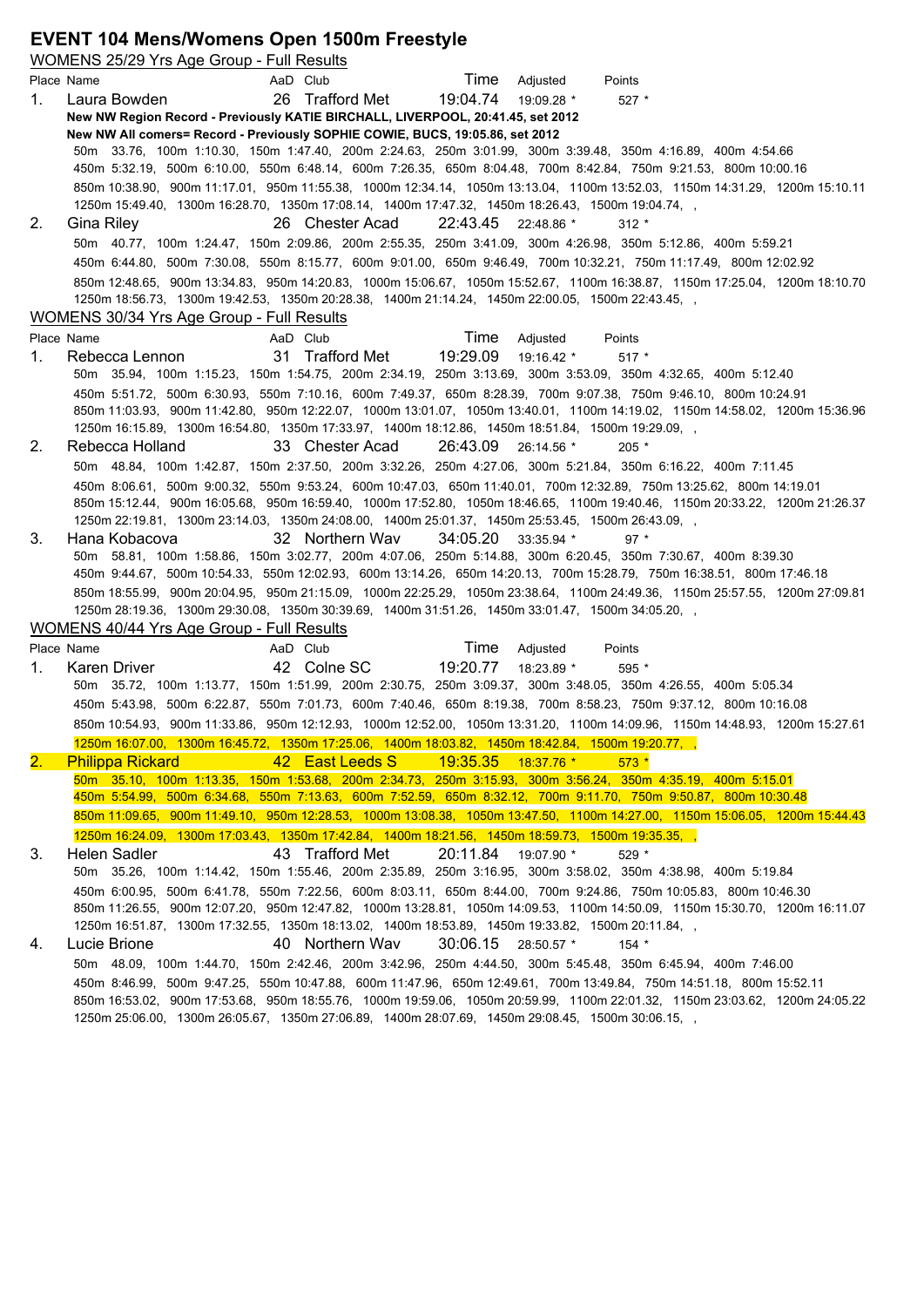|             | <b>WOMENS 45/49 Yrs Age Group - Full Results</b>                                                                    |          |                                     |                             |               |                   |                                                                                                                             |
|-------------|---------------------------------------------------------------------------------------------------------------------|----------|-------------------------------------|-----------------------------|---------------|-------------------|-----------------------------------------------------------------------------------------------------------------------------|
|             | Place Name                                                                                                          | AaD Club |                                     |                             | Time Adjusted | Points            |                                                                                                                             |
| $1_{\cdot}$ | Karen Graham                                                                                                        |          | 48 Ilkley SC                        | 19:34.07 18:06.05 *         |               | $625 *$           |                                                                                                                             |
|             | New NW All comers= Record - Previously TRACIE SHIPLEY, ELLESMERE PORT, 23:05.19, set 2012                           |          |                                     |                             |               |                   |                                                                                                                             |
|             | 50m 36.06, 100m 1:14.91, 150m 1:54.91, 200m 2:35.06, 250m 3:15.09, 300m 3:54.59, 350m 4:34.08, 400m 5:13.63         |          |                                     |                             |               |                   |                                                                                                                             |
|             | 450m 5:53.45, 500m 6:32.62, 550m 7:11.97, 600m 7:51.56, 650m 8:31.26, 700m 9:10.82, 750m 9:50.36, 800m 10:29.81     |          |                                     |                             |               |                   |                                                                                                                             |
|             |                                                                                                                     |          |                                     |                             |               |                   | 850m 11:09.60, 900m 11:48.99, 950m 12:28.48, 1000m 13:08.01, 1050m 13:47.29, 1100m 14:26.53, 1150m 15:05.82, 1200m 15:44.44 |
|             | 1250m 16:23.86, 1300m 17:03.02, 1350m 17:42.03, 1400m 18:20.65, 1450m 18:58.25, 1500m 19:34.07, ,                   |          |                                     |                             |               |                   |                                                                                                                             |
| 2.          | Judy Brown<br>New NW Region Record - Previously TRACIE SHIPLEY, ELLESMERE PORT, 23:05.19, set 2012                  |          | 49 Warrington D                     | 19:42.44                    | 18:07.47 *    | $622 *$           |                                                                                                                             |
|             | 50m 36.48, 100m 1:15.38, 150m 1:53.36, 200m 2:32.96, 250m 3:12.19, 300m 3:51.41, 350m 4:30.91, 400m 5:09.95         |          |                                     |                             |               |                   |                                                                                                                             |
|             | 450m 5:49.23, 500m 6:28.76, 550m 7:08.64, 600m 7:48.24, 650m 8:27.61, 700m 9:07.05, 750m 9:46.64, 800m 10:25.83     |          |                                     |                             |               |                   |                                                                                                                             |
|             |                                                                                                                     |          |                                     |                             |               |                   | 850m 11:05.75, 900m 11:45.78, 950m 12:25.96, 1000m 13:06.03, 1050m 13:45.94, 1100m 14:25.83, 1150m 15:06.02, 1200m 15:45.70 |
|             | 1250m 16:25.71, 1300m 17:05.72, 1350m 17:45.68, 1400m 18:25.52, 1450m 19:05.01, 1500m 19:42.44, ,                   |          |                                     |                             |               |                   |                                                                                                                             |
| 3.          | Sandra Skellern                                                                                                     |          | 46 Trafford Met                     | 22:06.92 20:40.31 *         |               | 419 $*$           |                                                                                                                             |
|             | 50m 38.36, 100m 1:21.24, 150m 2:04.54, 200m 2:48.47, 250m 3:32.30, 300m 4:16.65, 350m 5:00.81, 400m 5:44.93         |          |                                     |                             |               |                   |                                                                                                                             |
|             | 450m 6:28.99, 500m 7:13.44, 550m 7:57.55, 600m 8:41.98, 650m 9:26.83, 700m 10:11.62, 750m 10:56.15, 800m 11:40.41   |          |                                     |                             |               |                   |                                                                                                                             |
|             |                                                                                                                     |          |                                     |                             |               |                   | 850m 12:25.43, 900m 13:09.96, 950m 13:54.36, 1000m 14:39.18, 1050m 15:23.99, 1100m 16:09.11, 1150m 16:54.41, 1200m 17:39.29 |
|             | 1250m 18:24.53, 1300m 19:09.82, 1350m 19:55.36, 1400m 20:40.51, 1450m 21:24.48, 1500m 22:06.92, ,                   |          |                                     |                             |               |                   |                                                                                                                             |
|             | WOMENS 50/54 Yrs Age Group - Full Results                                                                           | AaD Club |                                     |                             |               |                   |                                                                                                                             |
| 1.          | Place Name<br>Zoe Jackson                                                                                           |          | 50 Borough of K                     | Time<br>24:56.80 22:48.03 * | Adjusted      | Points<br>$312 *$ |                                                                                                                             |
|             | 50m 47.35, 100m 1:36.16, 150m 2:25.48, 200m 3:16.07, 250m 4:06.63, 300m 4:57.40, 350m 5:47.94, 400m 6:37.93         |          |                                     |                             |               |                   |                                                                                                                             |
|             | 450m 7:28.09, 500m 8:18.29, 550m 9:08.39, 600m 9:58.63, 650m 10:48.54, 700m 11:38.53, 750m 12:28.60, 800m 13:18.81  |          |                                     |                             |               |                   |                                                                                                                             |
|             |                                                                                                                     |          |                                     |                             |               |                   | 850m 14:08.89, 900m 14:58.96, 950m 15:48.74, 1000m 16:38.63, 1050m 17:28.53, 1100m 18:18.12, 1150m 19:07.74, 1200m 19:57.87 |
|             | 1250m 20:47.94, 1300m 21:38.11, 1350m 22:28.21, 1400m 23:18.39, 1450m 24:08.33, 1500m 24:56.80, ,                   |          |                                     |                             |               |                   |                                                                                                                             |
|             | Barbara Holmes                                                                                                      |          | 54 Blackpool Aq                     | <b>DNC</b>                  |               |                   |                                                                                                                             |
|             | <b>WOMENS 65/69 Yrs Age Group - Full Results</b>                                                                    |          |                                     |                             |               |                   |                                                                                                                             |
|             | Place Name                                                                                                          | AaD Club |                                     | Time                        | Adjusted      | Points            |                                                                                                                             |
| 1.          | Patricia Jackson                                                                                                    |          | 66 East Anglian                     | 26:38.97                    | 20:31.45 *    | 428 *             |                                                                                                                             |
|             | 50m 47.12, 100m 1:39.74, 150m 2:33.64, 200m 3:26.91, 250m 4:20.80, 300m 5:14.43, 350m 6:08.22, 400m 7:02.40         |          |                                     |                             |               |                   |                                                                                                                             |
|             | 450m 7:56.35, 500m 8:49.64, 550m 9:43.12, 600m 10:37.37, 650m 11:31.10, 700m 12:26.12, 750m 13:19.58, 800m 14:12.28 |          |                                     |                             |               |                   |                                                                                                                             |
|             |                                                                                                                     |          |                                     |                             |               |                   | 850m 15:06.01, 900m 16:00.54, 950m 16:54.07, 1000m 17:47.67, 1050m 18:41.47, 1100m 19:34.87, 1150m 20:28.79, 1200m 21:22.71 |
|             | 1250m 22:16.02, 1300m 23:09.26, 1350m 24:02.34, 1400m 24:55.01, 1450m 25:47.70, 1500m 26:38.97, ,                   |          |                                     |                             |               |                   |                                                                                                                             |
|             | <b>WOMENS Combined Result - Full Results</b>                                                                        |          |                                     |                             |               |                   |                                                                                                                             |
|             | Place Name                                                                                                          | AaD Club |                                     | Time                        | Adjusted      | Points            |                                                                                                                             |
| 1           | Karen Graham                                                                                                        |          | 48 Ilkley SC                        | 19:34.07                    | 18:06.05 *    | $625*$            |                                                                                                                             |
| 2           | Judy Brown                                                                                                          | 49       | Warrington D                        | 19:42.44                    | 18:07.47 *    | 622 *             |                                                                                                                             |
| 3           | <b>Karen Driver</b>                                                                                                 | 42       | Colne SC                            | 19:20.77                    | 18:23.89 *    | 595 *             |                                                                                                                             |
| 4           | <b>Philippa Rickard</b>                                                                                             | 42       | <b>East Leeds S</b>                 | 19:35.35                    | 18:37.76 *    | $573*$            |                                                                                                                             |
| 5           | <b>Helen Sadler</b>                                                                                                 | 43       | <b>Trafford Met</b>                 | 20:11.84                    | 19:07.90 *    | 529 *             |                                                                                                                             |
| 6           | Laura Bowden                                                                                                        | 26       | <b>Trafford Met</b>                 | 19:04.74                    | 19:09.28 *    | 527 *             |                                                                                                                             |
| 7           | Rebecca Lennon                                                                                                      | 31       | <b>Trafford Met</b>                 | 19:29.09                    | 19:16.42 *    | 517 *             |                                                                                                                             |
| 8           | Sandra Skellern                                                                                                     | 46       | <b>Trafford Met</b>                 | 22:06.92                    | 20:40.31 *    | 419 *             |                                                                                                                             |
| 9           | Patricia Jackson                                                                                                    | 66       | East Anglian                        | 26:38.97                    | 20:31.45 *    | 428 *             |                                                                                                                             |
| 10<br>11    | Zoe Jackson                                                                                                         | 50       | Borough of K<br><b>Chester Acad</b> | 24:56.80                    | 22:48.03 *    | $312 *$           |                                                                                                                             |
| 12          | <b>Gina Riley</b><br>Rebecca Holland                                                                                | 26<br>33 | <b>Chester Acad</b>                 | 22:43.45<br>26:43.09        | 22:48.86 *    | $312 *$           |                                                                                                                             |
| 13          | Lucie Brione                                                                                                        | 40       | Northern Wav                        | 30:06.15                    | 26:14.56 *    | 205 *<br>154 *    |                                                                                                                             |
| 14          |                                                                                                                     |          |                                     |                             | 28:50.57 *    |                   |                                                                                                                             |
|             | Hana Kobacova                                                                                                       | 32       | Northern Wav                        | 34:05.20                    | 33:35.94 *    | $97 *$            |                                                                                                                             |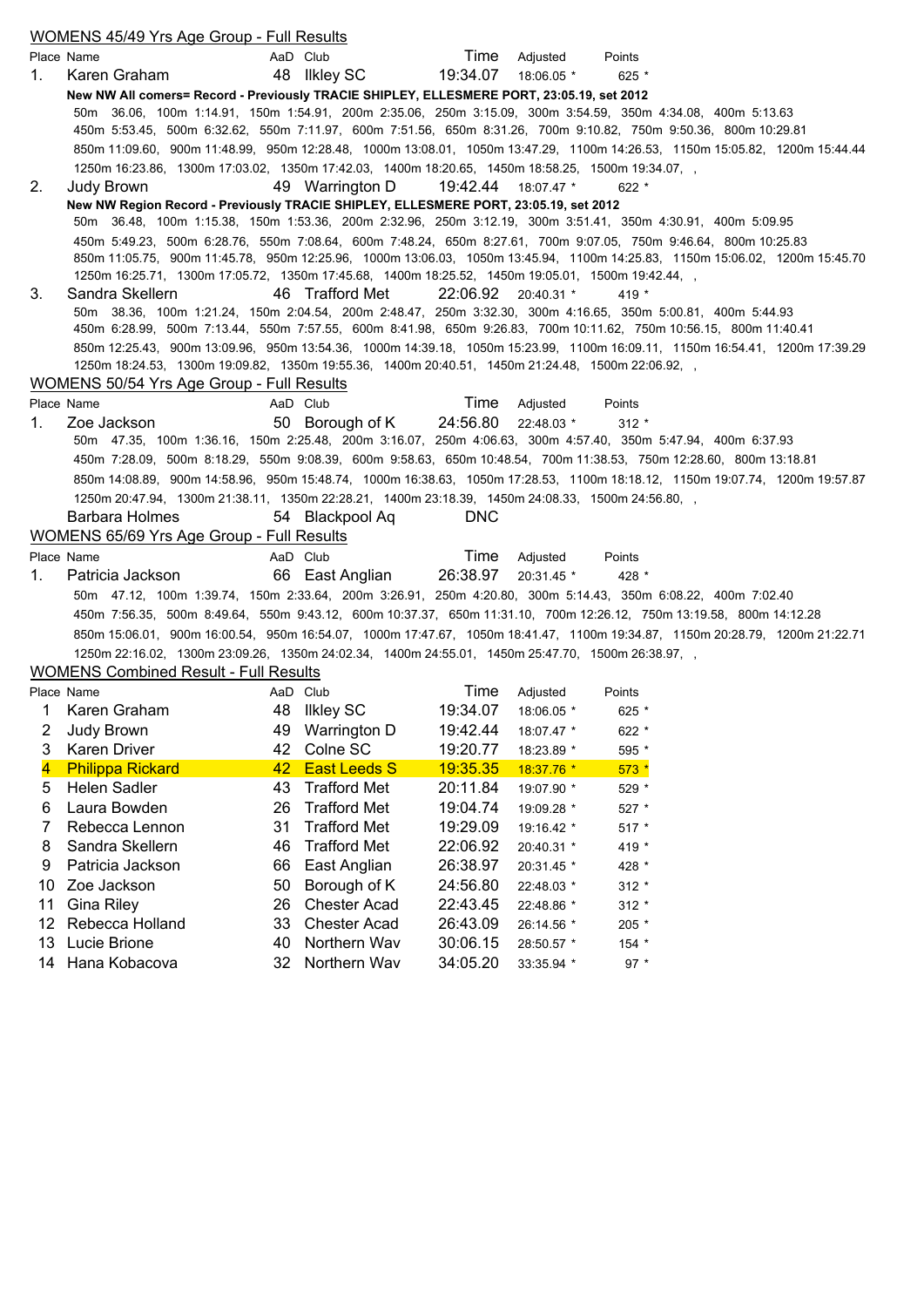#### **EVENT 204 Mens/Womens Open 400m IM**

MENS 30/34 Yrs Age Group - Full Results Place Name **AaD Club Time** Adjusted Points 1. Chris Malpass 34 Chester Acad 5:07.18 4:55.62 \* 505 \* 50m 30.05, 100m 1:05.36, 150m 1:44.91, 200m 2:24.35, 250m 3:09.08, 300m 3:54.58, 350m 4:31.47, 400m 5:07.18 2. David NUTTALL 33 Bolton 5:17.01 5:06.86 \* 452 \* 50m 31.61, 100m 1:07.97, 150m 1:49.28, 200m 2:29.68, 250m 3:14.61, 300m 4:01.65, 350m 4:39.93, 400m 5:17.01 3. Phil Burchell 33 Holywell SC 5:53.00 5:41.70 \* 327 \* 50m 38.19, 100m 1:22.31, 150m 2:12.96, 200m 3:01.60, 250m 3:46.69, 300m 4:33.73, 350m 5:14.00, 400m 5:53.00 MENS 35/39 Yrs Age Group - Full Results Place Name **AaD Club Time** Adjusted Points Daniel Dawson 37 Colne SC DQ -32L MENS 40/44 Yrs Age Group - Full Results Place Name **AaD Club Time** Adjusted Points 1. Les Church 41 Chester Acad 5:13.87 4:51.16 \* 529 \* **New NW Region Record - Previously ANTHONY WYLIE, PRESCOT SC, 5:20.14, set 2011 New NW All comers= Record - Previously ANTHONY WYLIE, PRESCOT SC, 05:20.14, set 2011** 50m 32.60, 100m 1:11.00, 150m 1:52.58, 200m 2:32.55, 250m 3:18.02, 300m 4:04.36, 350m 4:40.04, 400m 5:13.87 2. Philip Croxall 44 Colne SC 6:03.86 5:33.10 \* 353 \* 50m 38.28, 100m 1:24.48, 150m 2:14.78, 200m 3:04.71, 250m 3:54.35, 300m 4:44.56, 350m 5:24.28, 400m 6:03.86 MENS 45/49 Yrs Age Group - Full Results Place Name **AaD** Club **Time** Adjusted Points 1. Andrew Cox 46 Blackpool Aq 5:43.94 5:12.15 \* 429 \* 50m 35.04, 100m 1:14.22, 150m 1:56.96, 200m 2:38.83, 250m 3:35.24, 300m 4:30.71, 350m 5:08.14, 400m 5:43.94 2. David Barnes 47 Blackpool Aq 6:56.21 6:16.05 \* 245 \* 50m 41.98, 100m 1:36.56, 150m 2:31.06, 200m 3:24.46, 250m 4:28.60, 300m 5:29.15, 350m 6:14.77, 400m 6:56.21 MENS 50/54 Yrs Age Group - Full Results Place Name **AaD Club Time** Adjusted Points 1. Mark Jones 53 Everton Swim 5:38.34 4:55.90 \* 504 \* 50m 37.40, 100m 1:20.91, 150m 2:07.23, 200m 2:52.07, 250m 3:39.09, 300m 4:26.83, 350m 5:03.61, 400m 5:38.34 MENS 55/59 Yrs Age Group - Full Results Place Name **AaD Club Time** Adjusted Points 1. David Randall 59 Trafford Met 6:49.23 5:40.17 \* 331 \* 50m 44.20, 100m 1:33.84, 150m 2:39.51, 200m 3:30.10, 250m 4:25.90, 300m 5:21.55, 350m 6:05.70, 400m 6:49.23 MENS 60/64 Yrs Age Group - Full Results Place Name **AaD Club Time** Adjusted Points 1. Graham Pearson 61 Carlisle Aqu 6:19.51 5:08.49 \* 444 \* 50m 41.23, 100m 1:30.24, 150m 2:28.14, 200m 3:22.82, 250m 4:10.40, 300m 4:57.23, 350m 5:39.43, 400m 6:19.51 2. Keith Rothwell 64 Arfon Master 7:34.69 5:55.48 \* 290 \* 50m 46.65, 100m 1:40.87, 150m 2:46.95, 200m 3:54.01, 250m 4:53.82, 300m 5:52.21, 350m 6:43.12, 400m 7:34.69 MENS 75/79 Yrs Age Group - Full Results Place Name **AaD** Club Time Adjusted Points 1. Maurice James McDonald 75 City of Live 12:12.86 7:52.59 \* 123 \* **New NW Region Record - Previously unclaimed New NW All comers= Record - Previously unclaimed** 50m 1:37.09, 100m 3:56.30, 150m 5:23.16, 200m 6:48.53, 250m 8:17.67, 300m 9:46.38, 350m 11:00.79, 400m 12:12.86 MENS Combined Result - Full Results Place Name **AaD Club Time** Adjusted Points 1. Les Church 41 Chester Acad 5:13.87 4:51.16 \* 529 \* 2. Chris Malpass 34 Chester Acad 5:07.18 4:55.62 \* 505 \* 3. Mark Jones 53 Everton Swim 5:38.34 4:55.90 \* 504 \* 4. David NUTTALL 33 Bolton 5:17.01 5:06.86 \* 452 \* 5. Graham Pearson 61 Carlisle Aqu 6:19.51 5:08.49 \* 444 \* 6. Andrew Cox 46 Blackpool Aq 5:43.94 5:12.15 \* 429 \* 7. Philip Croxall 44 Colne SC 6:03.86 5:33.10 \* 353 \* 8. David Randall 59 Trafford Met 6:49.23 5:40.17 \* 331 \* 9. Phil Burchell 33 Holywell SC 5:53.00 5:41.70 \* 327 \* 10. Keith Rothwell 64 Arfon Master 7:34.69 5:55.48 \* 290 \* 11. David Barnes 47 Blackpool Aq 6:56.21 6:16.05 \* 245 \* 12. Maurice James McDonald 75 City of Live 12:12.86 7:52.59 \* 123 \*